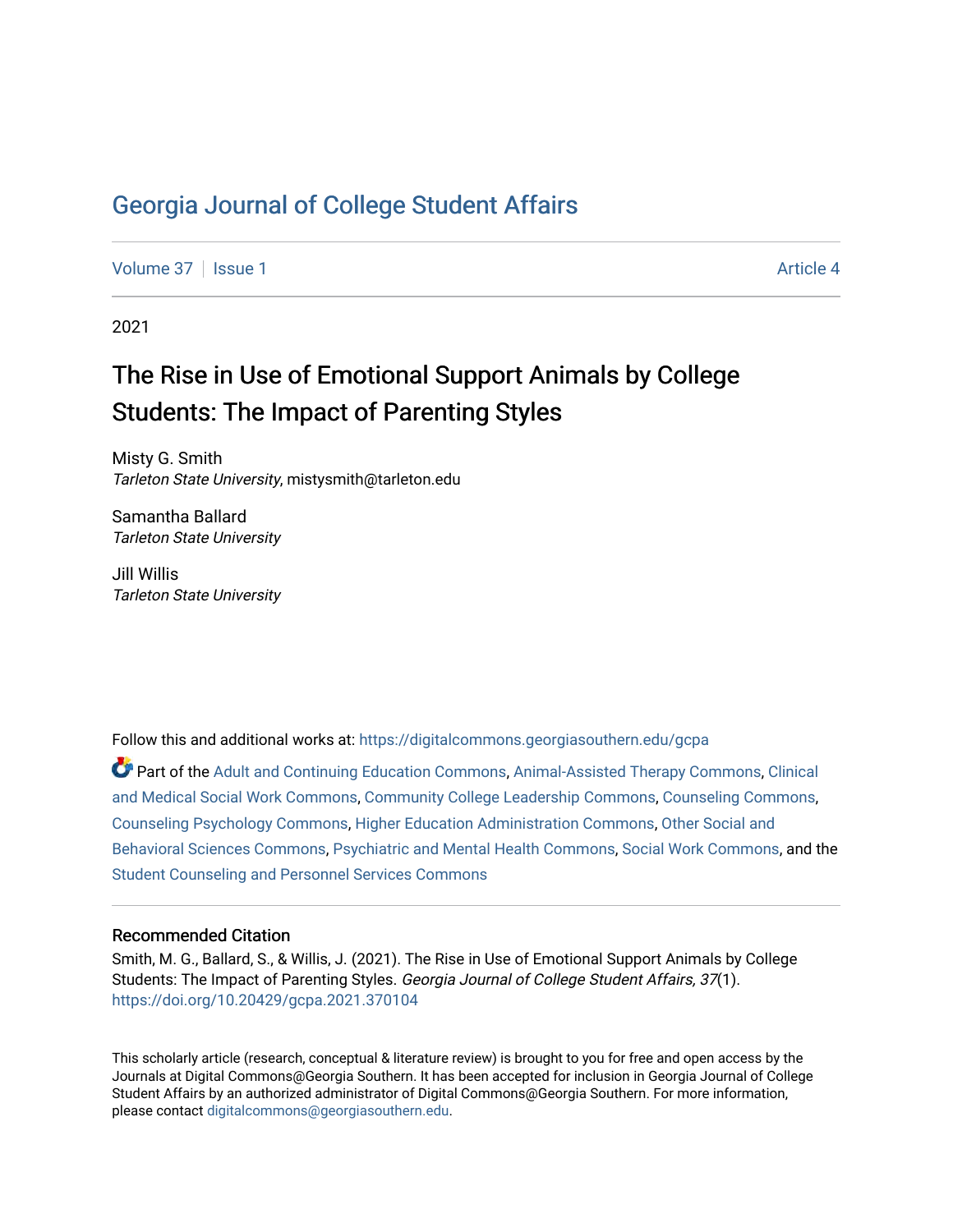# **The Rise in Use of Emotional Support Animals by College Students: The Impact of Parenting Styles**

**Misty G. Smith** (Tarleton State University) **Samantha Ballard** (Tarleton State University) **Jill Willis** (Tarleton State University)

*As the generational context of higher education shifts, a rise in Emotional Support Animal (ESA) use and mental health concerns are present for students on college campuses. While previous studies have aimed to address the relevancy and controversy of ESAs in higher education as well as their effectiveness in supporting individuals, less research has explored underlying factors that contribute to the use of an ESA. The purpose of this study was to explore the parenting behaviors of parents/caregivers of students with ESAs in comparison to parents/caregivers of students without ESAs. An embedded mixed methods design was used. Participants completed the Parenting Behaviors Questionnaire (PBQ) assessment scale and an embedded qualitative question. Findings revealed significant differences in the PBQ subscales of responsiveness, explaining, and discipline indicating that the parenting behaviors among parents/caregivers of students with ESAs differ in these areas. Students with ESAs also disclosed higher incidents of unexpected life events and caregiver instability than their non-ESA counterparts. The data provides essential assessment and intervention information for college counseling centers.* 

*Keywords: emotional support animals, higher education, parenting, college counseling centers, mental health*

Smith, M., Ballard, S., & Willis, J. (2021). The Rise in Use of Emotional Support Animals by College Students: The Impact of Parenting Styles. *Georgia Journal of College Student Affairs, 37(*1), 59-79.



**GEORGIA** College Personnel Association

ISSN: 2330-7269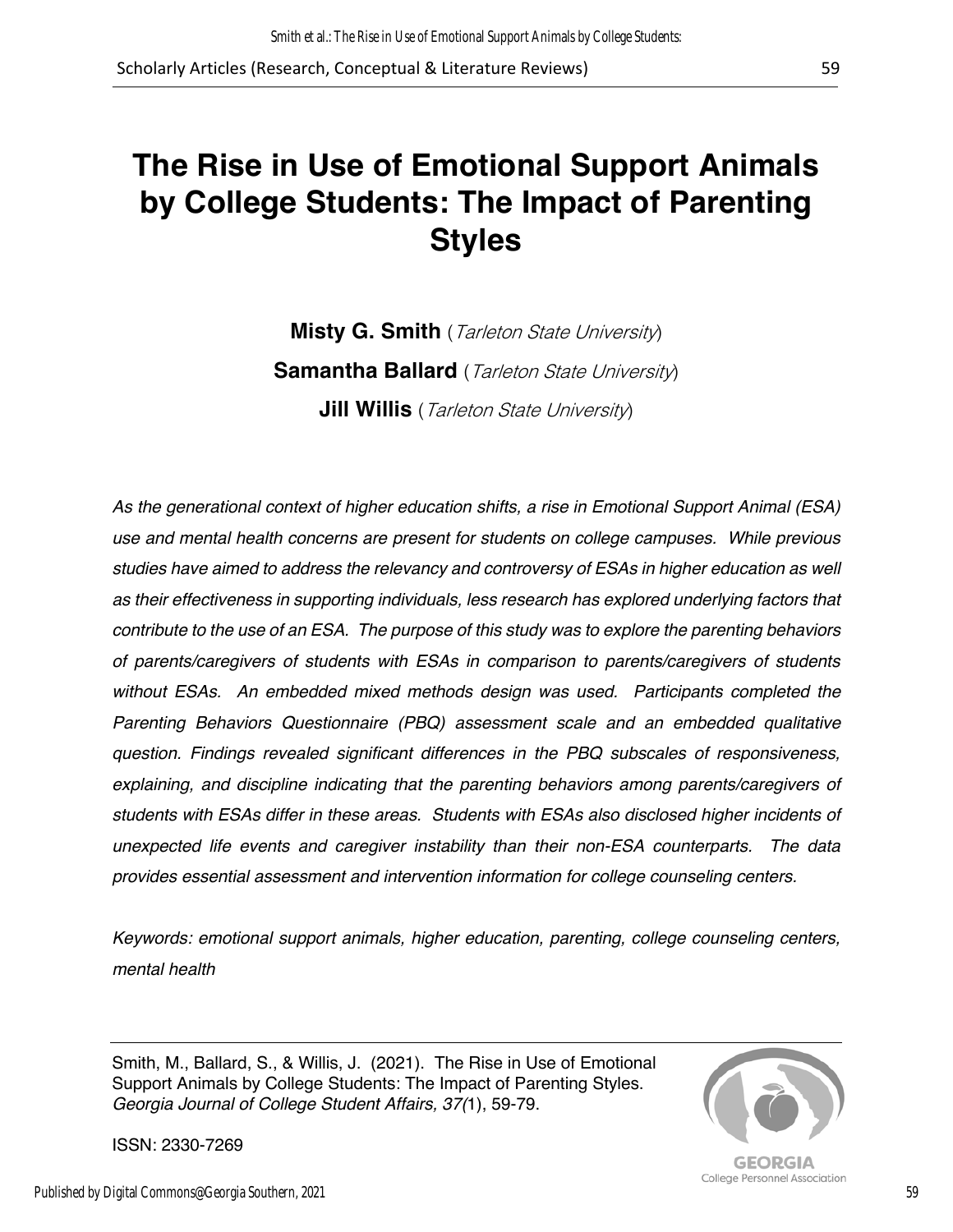With the generational demography of college students evolving, new phenomena are surfacing in higher education. With an increase in mental health concerns on college campuses, the use of emotional support animals is on the rise. Institutions of higher education face the challenge of developing policies and practices that both support and protect students. As these situations evolve, it becomes necessary for higher education to have a consistent response on multiple fronts, with regard to policies, practices, and direct support services for student success. In order for counseling centers in higher education to be prepared to address the overall health and well-being of students under their care, it is critical to have a broader understanding of such phenomena. While previous studies have debated the relevancy and controversy of emotional support animals and focused on the value of using an emotional support animal, little focus has aimed at identifying underlying factors contributing to the need for their use. In an effort to better understand this gap, the purpose of the study was to explore the parenting behaviors of the parents/caregivers of students using an emotional support animal compared to the parenting behaviors of the parents/ caregivers of students without an emotional support animal while attending college.

## **Emotional Support Animals and Higher Education**

Mental health concerns are growing in the United States (Locke et al.,2016), especially in adults ages 18-25 years old (SAMHSA, 2018). College counseling center directors have reported an increase in the use of mental health services and that students are coming to college with higher severity of mental health concerns (Gallagher, 2014). A new phenomenon that provides support for students who have mental health concerns is the use of emotional support animals (Adams, Sharkin, & Bottinelli, 2017). However, the subject of emotional support animals on campuses of higher education has been one of controversy in recent years (Kogan, Schaefer, Erdman, & Schoenfeld-Tacher, 2016). The requests to bring service animals (defined by the Americans with Disabilities Act) and assistance animals (defined by the U.S. Department of Housing and Urban Development) continue to increase on campuses of higher education (Adams, Sharkin, & Bottinelli, 2017; Kogan et al., 2016), while there is a significant lack of consistent policy towards these requests across institutions nationwide.

## **Emotional Support Animals versus Service Animals**

One of the more difficult challenges associated with recognizing the difference between emotional support animals (ESA)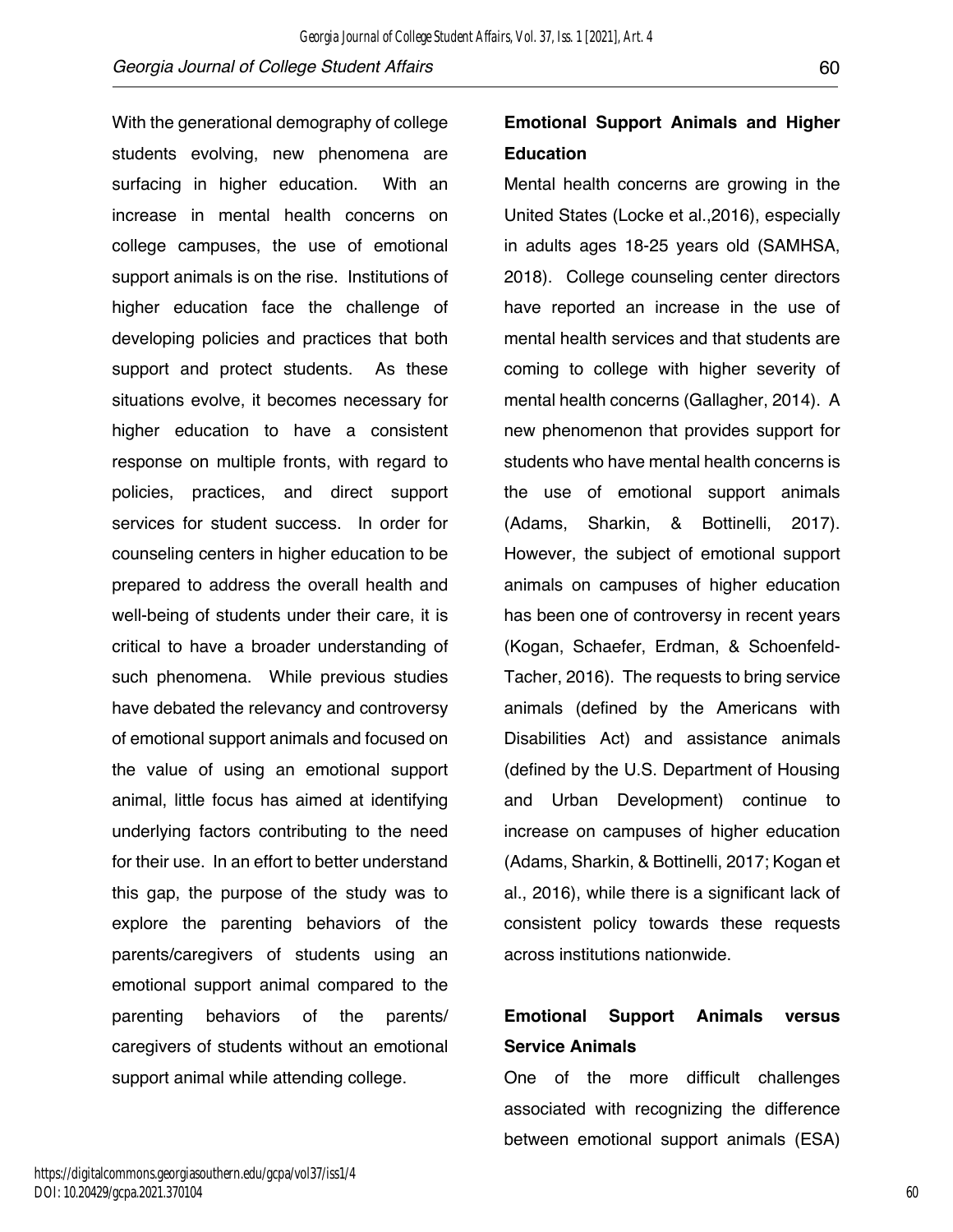and service animals is the lack of a single definition of the two. One of the main differences is that an ESA is not trained to perform a specific task to aid the individual. According to the U.S. Department of Justice (DOJ) (2015), under the Americans with Disabilities Act (ADA) of 1990, "Service animals are defined as dogs that are individually trained to do work or perform tasks for people living with disabilities" (p. 1). Examples of this can include physical disabilities, such as a dog that aids a person who is blind, and psychiatric disabilities, such as a seizure alert dog (Kogan et al., 2016). The DOJ also states that this definition does not restrict the broader definition of the term "assistance animal" by the Fair Housing Act or the term "service animal" by the Air Carrier Access Act (U.S. Department of Justice, 2015). In the Fair Housing Act, an emotional support animal is considered an assistance animal (Fair Housing Act, 1968).

In the higher education setting, the two laws that are most applicable to the regulations regarding service animals and emotional support animals are the ADA and the Fair Housing Act. However, both of the federal laws have different definitions and names for service, assistance, and emotional support animals, which have an adverse impact on the confusion regarding policy formation in higher education (Kogan et al., 2016).

## **Emotional Support Animal Policies in Higher Education**

A large concern for institutions is setting the precedent of allowing ESAs on campus. If they give approval of an ESA to one student, they will not be able to refuse approval to another student (Field, 2006). This could be problematic on several fronts, one of which is a concern of students trying to bring their pets to campus under the guise of an ESA, when that is not the case (Von Bergen, 2015). As ESAs are untrained, there are no regulations to vet whether or not the animal is of legitimate psychiatric use to the individual, and many ESAs are certified without an accurate examination from a mental health professional (Salminen & Gregory, 2018). Another concern could be other legal issues, especially the liability of having animals on campus (Adams, Sharkin, & Bottinelli, 2017). The differing definitions, laws, and lack of consistent regulation make for uncertainty when it comes to policymaking in higher education regarding ESAs (Von Bergen, 2015).

#### **Generational Context**

As the demography of students entering higher education evolves, exploring the generational context of this cohort as well as their parents/caregivers is necessary. For higher education institutions serving undergraduate students, first-time college students ranging from 18 to 22 years of age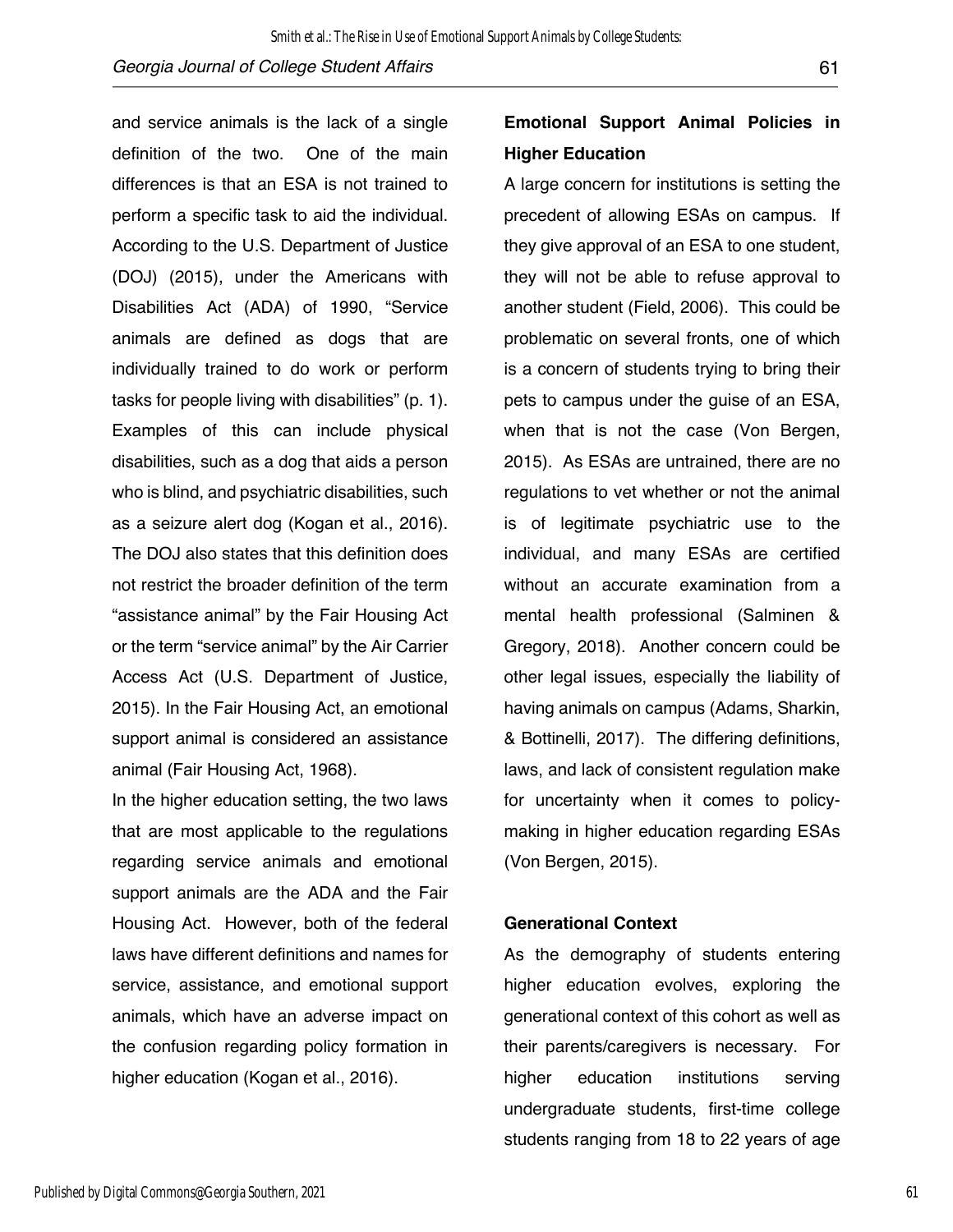are the youngest generational cohort being referred to by numerous suggested names including the Homeland Generation, Post-Millennial, Generation We, IGen, or Generation Z. According to Beck and Wright (2019), the use of the title IGen for this cohort encompasses the historical significance of being real digital natives, having had wide access to technology for the duration of their lives, and suggests the isolation present from growing up in a society where technological connection is easier than a connection with people.

For the IGen cohort, technology has played an influential role in their lives. Members of this cohort participate in frequent use of social media which has skewed boundaries about information that is public versus private, thus reshaping social norms (Beck & Wright, 2019). Because absorption with technology is present, social and relationship skills may be weaker (Chicca & Shellenbarger, 2018). Another increasing concern is the rate of mental health concerns with this generation as they have been found to be much lonelier than any other adult cohort (Beck & Wright, 2019). Friendships usually transpire through a technological platform, making it a challenge for the IGen cohort to engage and make connections face to face. The IGen cohort is being parented by GenX parents, which have endorsed a hovering style of parenting allowing their children some level of freedom

but staying connected with them through technology. As a result, parents struggle to let go (Jenkins, 2017), thus, drawing the conclusion that parenting may be influenced by an individual's generational cohort.

#### **Parenting Styles**

Research on parenting styles has been explored for decades. Baumrind (1971; 1991) asserts that the best parenting outcomes evolve when parents are not too punitive or too detached. Guidance and monitoring are needed among all children, which can be flexible according to their developmental needs. Numerous researchers have recorded positive outcomes on children raised by caregivers who are warm and affectionate but who also set clear, consistent, and reasonable expectations for their children, opposite of being punitive or aloof (Jaffee & Jacobs, 2013). Researchers have indicated an authoritative parenting style, which encompasses high levels of love, support, and discipline, lead to higher academic adjustment as compared to other parenting styles such as permissive or authoritarian (Spera, 2005; Love & Thomas, 2014). Additionally, individuals whose parents and/or caregivers employed an authoritative parenting style also had higher levels of selfesteem (Love & Thomas, 2014). Studies comparing authoritative, authoritarian, and permissive parenting styles have identified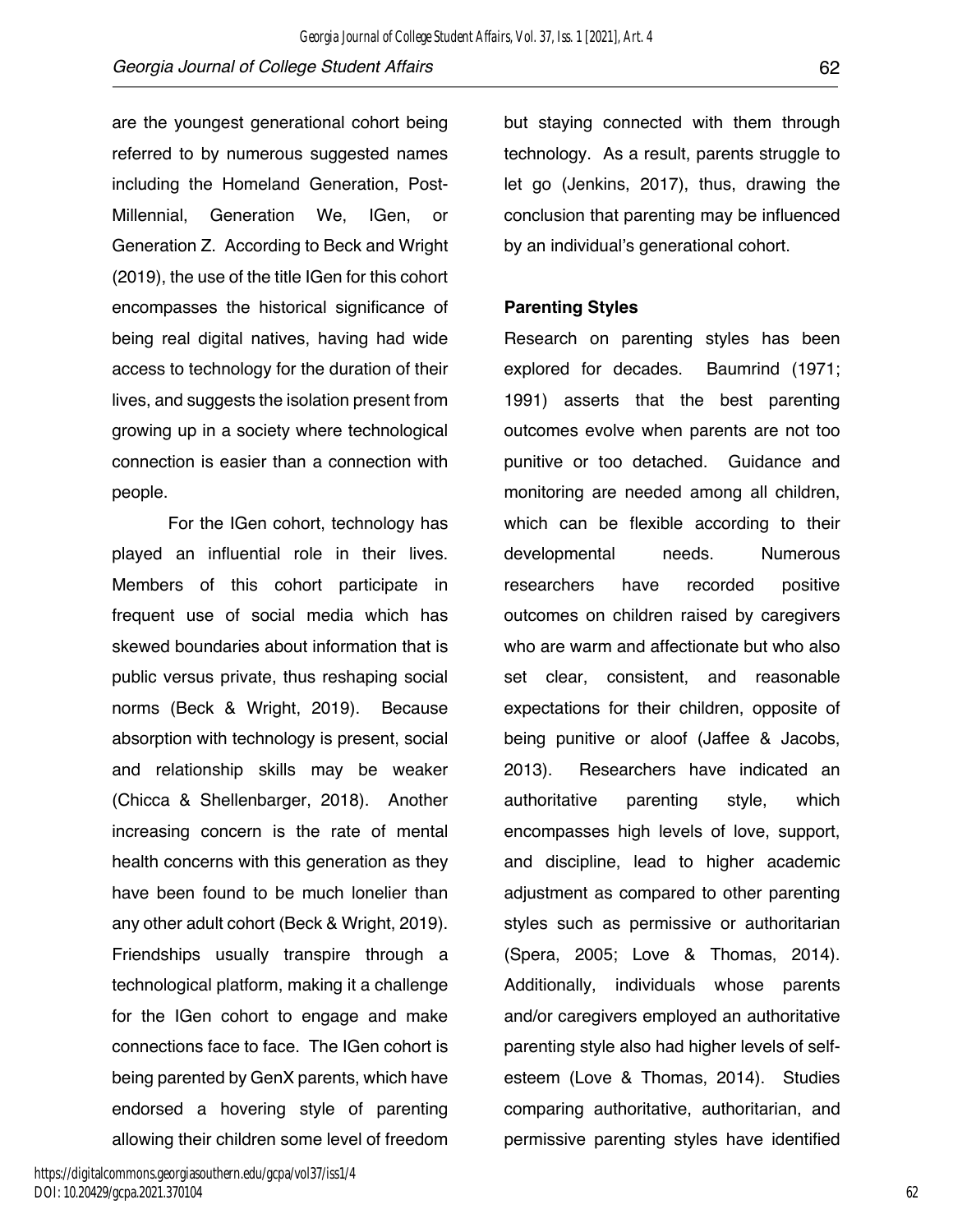that using the authoritative approach has resulted in positive outcomes of emotional well-being, academic adjustment, social adjustment, and positive social behaviors (Silva et al., 2007). Wissink, Dekovic, and Meijer (2006) note the quality of the relationship between caregiver and adolescent appears to be more paramount than tangible parenting behaviors.

A rise in the use of emotional support animals on college campuses is occurring among the current IGen student population. This upward trend has caused unique challenges for universities and student counseling centers, but research remains limited. Although a depth of studies has been conducted linking parenting styles to academic outcomes and emotional wellbeing, research exploring the parenting behaviors of students with emotional support animals has not been explored.

#### **Purpose of the study**

The overall purpose of this study was to explore the parenting behaviors of the parents/caregivers of students using an emotional support animal in comparison to students without an emotional support animal while attending college.

> **RQ1:** What is the difference in parenting behaviors of the parents/caregivers of the participants with ESAs and the

participants without ESAs on a university campus? **RQ2:** How is the relationship between the participant and their parents/caregivers described? **RQ3:** How does the relationship described by the participants about their parents/caregivers further explain the differences of parenting behaviors among the parents/caregivers of the participants?

#### **Methods**

#### **Procedure**

The design for this study was an embedded mixed methods design, in which the qualitative data played a secondary role to the quantitative data collected (Creswell, 2014). Both quantitative and qualitative data were collected concurrently from students enrolled in a medium-sized regional southern university, who either had an emotional support animal (ESA) or who did not have an emotional support animal (ESA). The researchers not only aimed to explore the parenting behaviors of the participants' parents/caregivers through the collection of quantitative data, but the researchers wanted to know more deeply how the participants described the relationship they had with that parent/caregiver through qualitative inquiry. Thus, the embedded mixed methods design was selected, as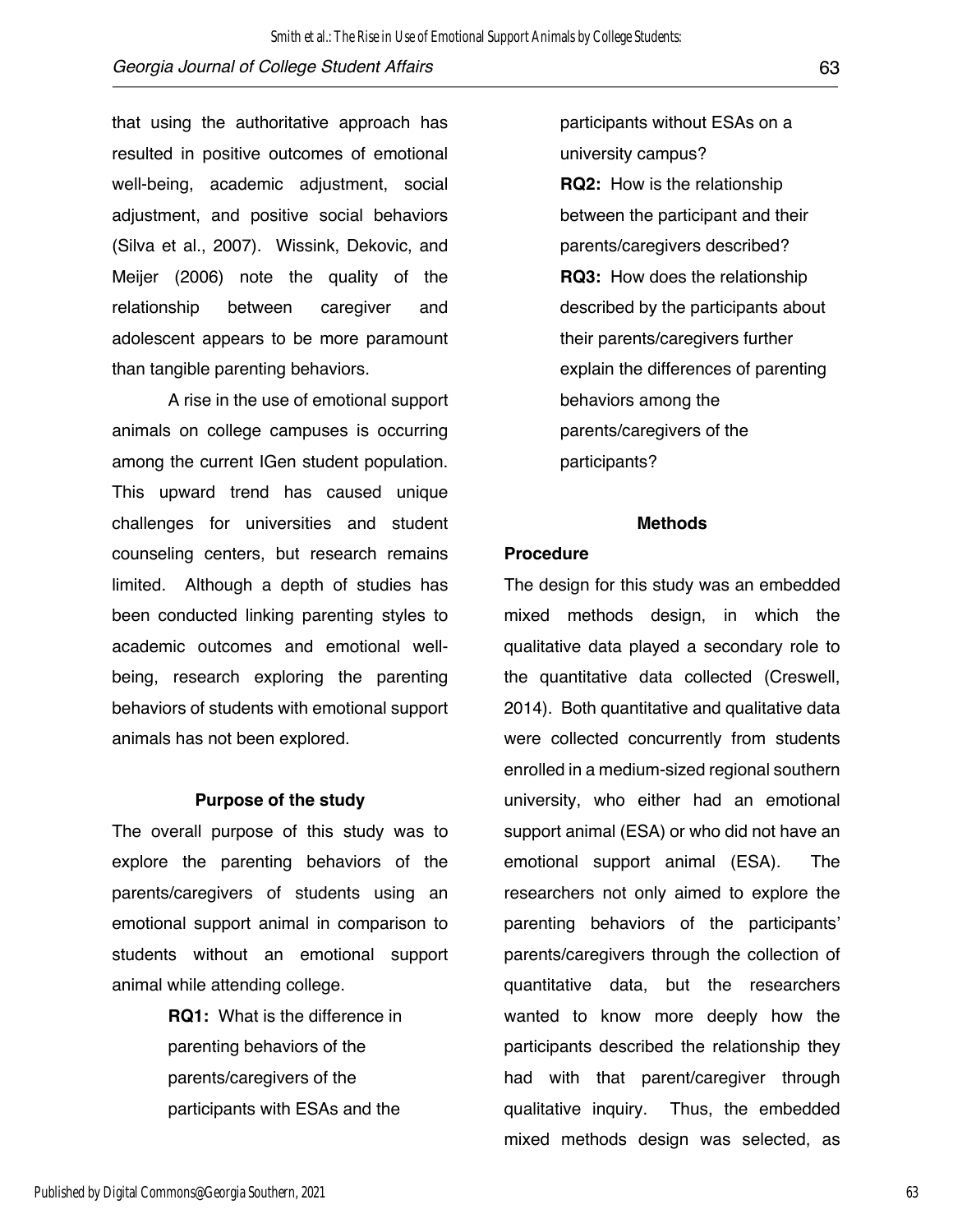participants' description of the relationship they had with their caregiver could not be obtained through the use of quantitative measures alone. Approval was obtained from the university's Institutional Review Board (IRB). At this university, only the students who live on campus in residence halls are required to register the use of an emotional support animal. Due to the lack of tracking at the university overall of students who have emotional support animals on campus, a convenience sample was used. Two primary recruitment strategies were used: 1) students were informed about the voluntary study through the weekly email announcements disseminated to all students at the university through their campus email and 2) the university housing office sent an email about the voluntary study to students who had an emotional support animal living on campus in their residence hall.

Qualtrics, an online survey tool, was used for obtaining informed consent electronically. Once a participant completed the informed consent form electronically electing to voluntarily participate, they were redirected to a separate Qualtrics link to complete the electronic survey. The students' university identification number was obtained on the informed consent form only for all participants of the study to be included in a drawing for a one-hundreddollar Visa gift card. Completed survey data was not linked to the informed consent forms to protect participants' confidentiality and anonymity. The link to participate in the study was open for one 16-week academic semester.

#### **Participants**

The participants of this study consisted of 54 total students in a medium-sized regional southern university. Half of participants reported having an ESA, while the other 27 participants reported having no ESA. Although more students without ESAs participated in the study; there were only 27 students with ESAs who participated in the study. Thus, the first 27 participants without an ESA to submit the survey were included in the study in order to have equal representation of both groups. Although the university does not track students' use of ESAs overall, at the time of the study, the university had 61 students using an ESA who were living in a residence hall on campus, therefore, the study represented 44% of this total number. Table 1 shows the demographic information gathered from participants. The questions regarding gender and cultural background were open ended responses, as to allow participants to selfidentify.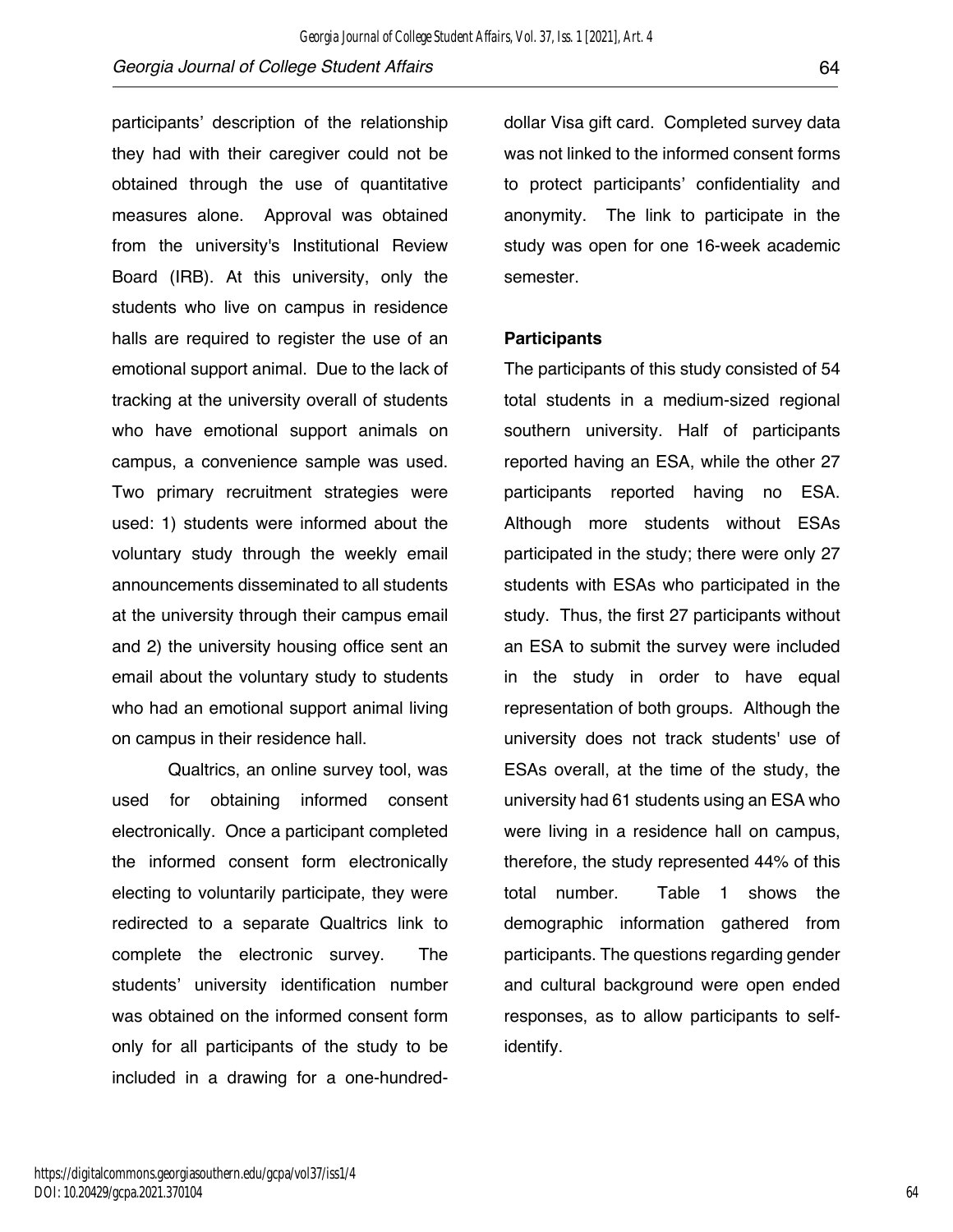### **Table 1**

### *Participant Demographics*

|                            | <b>Students with Registered ESA (%)</b> | <b>Students Without ESA (%)</b> |
|----------------------------|-----------------------------------------|---------------------------------|
| Age                        |                                         |                                 |
| $18 - 24$                  | 96                                      | $\overline{4}$                  |
| 25-29                      | $\overline{4}$                          | 11                              |
| 30-34                      | 0                                       | $\overline{4}$                  |
| 35-39                      | 0                                       | $\overline{4}$                  |
| 40&up                      | 0                                       | $\overline{7}$                  |
| <b>Cultural Background</b> |                                         |                                 |
| White/Caucasian            | 70                                      | 41                              |
| Hispanic                   | $\overline{4}$                          | 26                              |
| African American           | $\overline{4}$                          | $\overline{4}$                  |
| <b>Mixed Race</b>          | 0                                       | 11                              |
| Other                      | 22                                      | 19                              |
| Gender                     |                                         |                                 |
| Female                     | 89                                      | 67                              |
| Male                       | $\overline{4}$                          | 30                              |
| Transgender                | $\overline{7}$                          | $\overline{4}$                  |
| <b>Class Standing</b>      |                                         |                                 |
| Freshman                   | 19                                      | $\overline{4}$                  |
| Sophomore                  | 15                                      | 22                              |
| Junior                     | 30                                      | 30                              |
| Senior                     | 33                                      | 44                              |
| Graduate                   | $\overline{\mathcal{A}}$                | 0                               |

*Note. N=54 (n = 27 for each participant group)*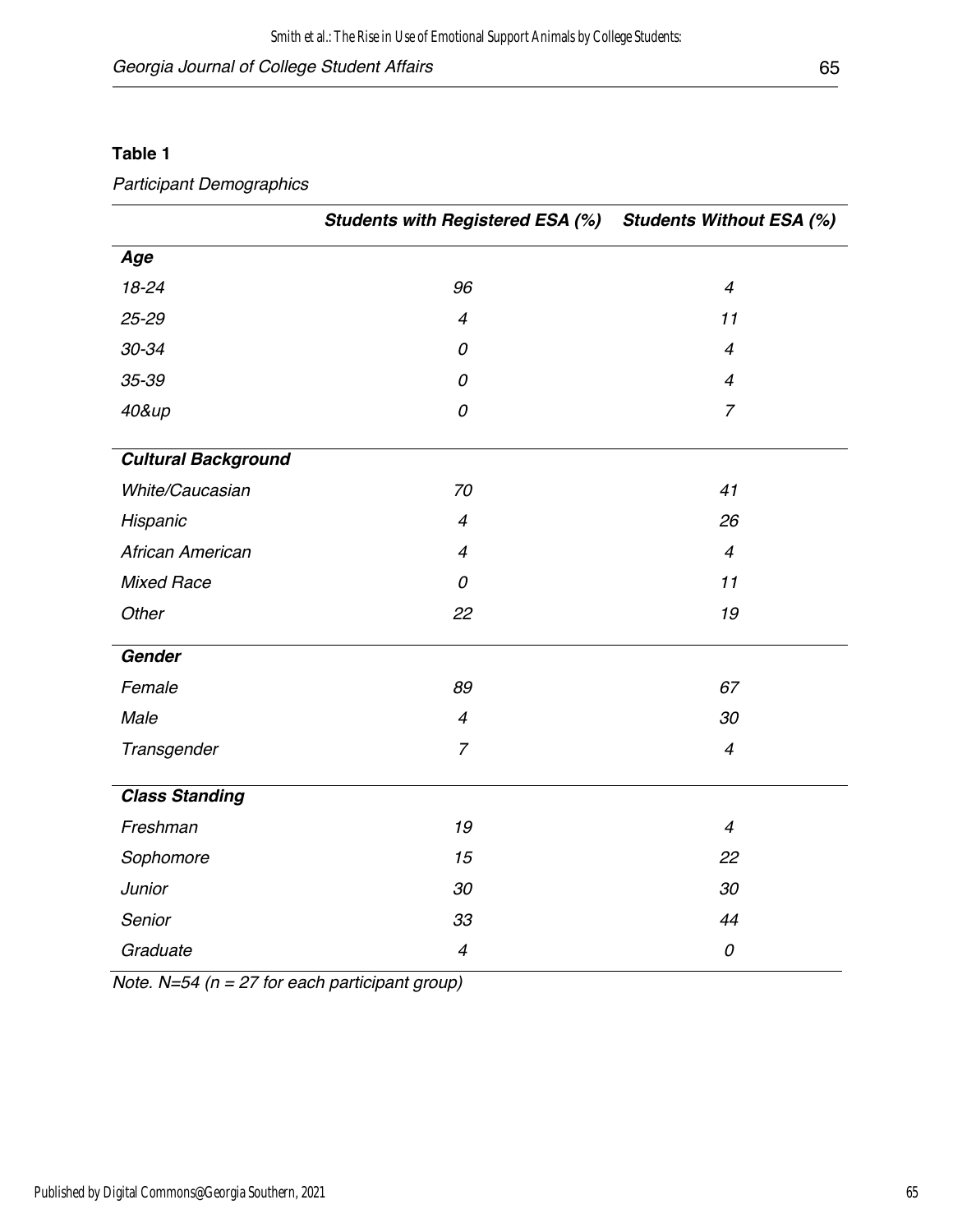#### **Measures**

The Parenting Behaviors Questionnaire (PBQ), developed by Wissink, Dekovic, and Meijer (2006), is a 30-item questionnaire measuring six subscales on a Likert scale of one (never) to five (very often). The questionnaire measures the frequency of existing child rearing behaviors rather than parenting beliefs, attitudes, or behavioral intentions. Three dimensions of parenting behaviors are assessed: support, authoritative control, and restrictive control. Each dimension was also subdivided into two subscales each. The first dimension of support includes the subscales of warmth (i.e. How often do your parents let you know that they love you?) and responsiveness (i.e. How often do your parents really try to help, comfort you, or cheer you up when you are having a (small) problem?). The second dimension of authoritative control includes the subscales of explaining (i.e. How often do your parents try to give you a good answer when you ask something you don't understand?) and autonomy (i.e. How often do your parents say you can do something on your own?). The final dimension of restrictive control includes the subscales of strictness (i.e. How often do your parents have strict rules you have to obey?) and discipline (i.e. How often do your parents punish you severely?) (Wissink et al., 2006). Permission was granted in the American Psychological Association (APA) PsychNet database to use the PBQ questionnaire for research and/or teaching purposes.

An additional seven demographic questions were added to the questionnaire by the researchers: age, culture, gender, academic classification, family structure, caregiver age bracket, and birth order. Demographic questions designed with a forced response included age, academic classification, family structure, age of caregivers, and birth order. Researchers provided an open text entry option for cultural background and gender. One open ended question was also incorporated, (How would you describe the relationship with your parent(s) /caregiver(s)?), where students typed their open-ended response in a text box.

#### **Data Analysis**

The demographic questionnaire consisted of seven questions developed by the researchers. Data from the demographic questionnaire enabled the researchers to compare specific demographic variables with other study variables. The Parenting Behaviors Questionnaire (PBQ) was developed by Wissink et al (2006) and is a 30-item questionnaire measuring six subscales with an accompanying answering Likert scale of 1 to 5. Data analysis was conducted using a paired-sample two tailed t-test on each subscale of the questionnaire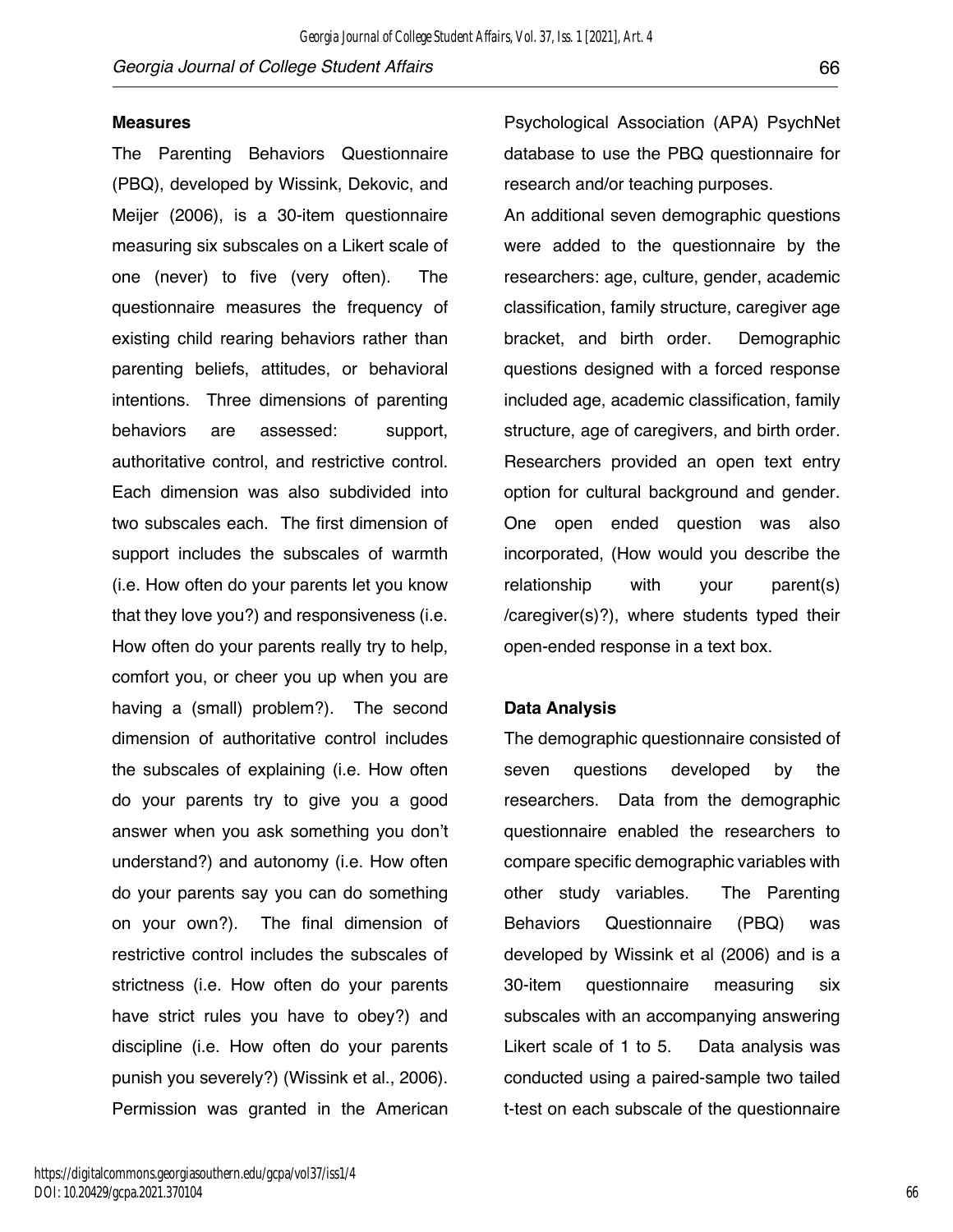using an Excel spreadsheet (p value  $< 0.05$ ). To minimize the possibility of errors, two of the three researchers analyzed the data independently, and then met to discuss the analysis to ensure consistency and accuracy.

Qualitative data was also collected by using one open-ended question developed by the researchers to identify emerging themes that were different among the two groups (students with ESAs and students without ESAs) to better address the research questions. Participants typed their response in a text box to answer this qualitative question. This process involved: assigning units of data, sorting the units of data into categories, dividing categories into subcategories if needed, assigning codes for each category type, and defining the attributes of both the categories and subcategories (Creswell, 2014; Stringer & Dwyer, 2005). The researchers analyzed the qualitative data collectively to come to a consensus on the emerging themes.

#### **Results**

#### **Parenting Behaviors Questionnaire (PBQ)**

For the Parenting Behaviors Questionnaire (PBQ), a paired-sample two tailed t-test was conducted to identify differences in parenting behaviors of the parents/caregivers of participants with ESAs versus the behaviors of the parents/caregivers of participants without ESAs on a university campus. The PBQ consisted of 30 items, measuring six subscales, providing participants an answering scale of 1 (never) to 5 (very often). Each subscale consisted of five questions. As displayed in Table 2, the results suggest significant differences on three of the six subscales. Of the three subscales that were statistically significant, participants with an ESA responded with the selection of sometimes (3); whereas the participants without an ESA responded mostly with sometimes (3) to rarely (2). The subscales of significant difference included responsiveness (p=0.004), explaining  $(p=0.000)$ , and discipline  $(p=0.037)$ .

#### **Table 2**

| Parenting Behaviors Questionnaire (PBQ) Results |  |  |  |
|-------------------------------------------------|--|--|--|
|-------------------------------------------------|--|--|--|

| <b>PBQ</b> Scale Item   |      | <b>Registered ESA</b><br>No ESA |      |      |       | р     |
|-------------------------|------|---------------------------------|------|------|-------|-------|
|                         | м    | SD                              | М    | SD.  |       |       |
| Subscale Warmth         | 3.64 | 1.13                            | 3.37 | 1.18 | 1.927 | 0.055 |
| Show love               | 3.96 | 0.90                            | 3.78 | 0.93 | 0.742 | 0.460 |
| Give a compliment<br>2) | 3.56 | 1.05                            | 3.11 | 0.80 | 1.748 | 0.086 |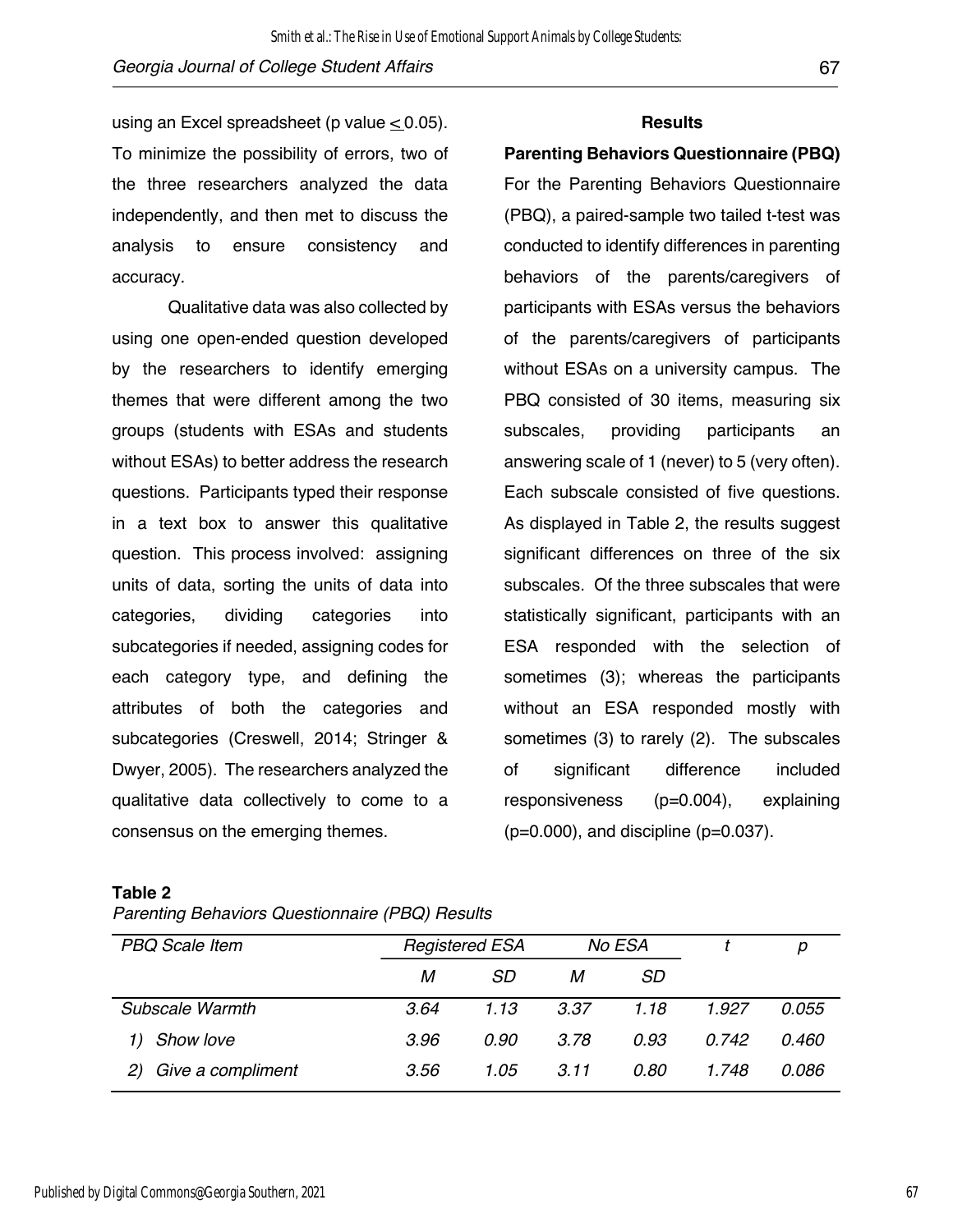| 3) | Call you a nickname or pet        | 3.59 | 1.22 | 3.41 | 1.55 | 0.488          | 0.627    |
|----|-----------------------------------|------|------|------|------|----------------|----------|
|    | name                              |      |      |      |      |                |          |
| 4) | Give a kiss or say something      | 3.38 | 1.33 | 3.22 | 1.40 | 0.433          | 0.666    |
|    | nice before bed                   |      |      |      |      |                |          |
|    | 5) Hug you or give you a kiss     | 3.70 | 1.10 | 3.34 | 1.04 | 1.270          | 0.209    |
|    |                                   |      |      |      |      |                |          |
|    | <b>Subscale Responsiveness</b>    | 3.47 | 1.16 | 3.05 | 1.20 | 2.878<br>0.544 | $*0.004$ |
|    | 6) Tries to understand when       | 3.37 | 1.24 | 3.19 | 1.13 |                | 0.588    |
|    | you talk about something          |      |      |      |      |                |          |
|    | 7) Really try to help, comfort    | 3.44 | 1.12 | 3.00 | 1.21 | 1.400          | 0.167    |
|    | you                               |      |      |      |      |                |          |
| 8) | Notice, if you're feeling sad     | 3.37 | 1.18 | 2.81 | 1.08 | 1.806          | 0.076    |
|    | or down                           |      |      |      |      |                |          |
|    | 9) Ask you if something is        | 3.44 | 1.12 | 2.74 | 1.29 | 2.140          | $*0.037$ |
|    | bothering you                     |      |      |      |      |                |          |
|    | 10) Give you the feeling you can  | 3.70 | 1.17 | 3.52 | 1.22 | 0.568          | 0.571    |
|    | call on them                      |      |      |      |      |                |          |
|    |                                   |      |      |      |      |                |          |
|    | <b>Subscale Explaining</b>        | 3.69 | 1.03 | 3.16 | 1.17 | 3.905          | $*0.000$ |
|    | 1) Try to give you a good         | 3.77 | 0.99 | 3.52 | 1.12 | 0.860          | 0.393    |
|    | answer when you ask               |      |      |      |      |                |          |
|    | 2) Explain why something is       | 3.34 | 1.23 | 2.67 | 1.00 | 2.209          | $*0.031$ |
|    | forbidden to you                  |      |      |      |      |                |          |
|    | 3) Explain why you are being      | 3.88 | 0.95 | 3.26 | 1.29 | 2.003          | *0.050   |
|    | punished, if they punish          |      |      |      |      |                |          |
|    | you                               |      |      |      |      |                |          |
|    | Make<br>that<br>sure<br>you<br>4) | 3.84 | 0.88 | 3.41 | 1.15 | 1.553          | 0.126    |
|    | understand why certain            |      |      |      |      |                |          |
|    | rules are important               |      |      |      |      |                |          |
|    | 5) Explain something to you       | 3.62 | 1.06 | 2.96 | 1.13 | 2.169          | $*0.034$ |
|    | when you fail to grasp            |      |      |      |      |                |          |
|    |                                   |      |      |      |      |                |          |
|    |                                   |      |      |      |      |                |          |
|    |                                   | 3.84 | 1.12 | 3.64 | 1.04 | 1.482          | 0.140    |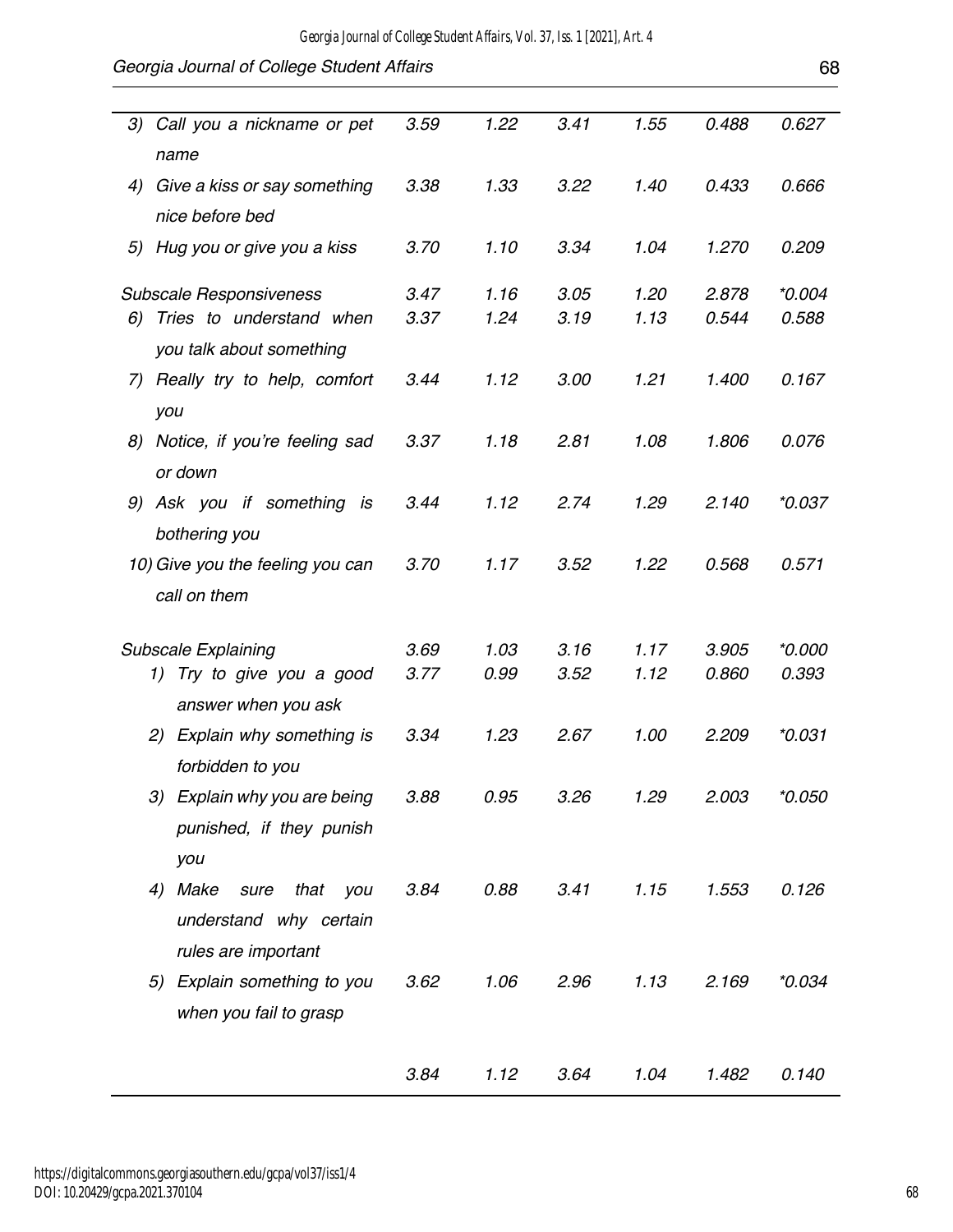| <b>Subscale Autonomy Granting</b>               |              |              |              |              |                |                   |  |
|-------------------------------------------------|--------------|--------------|--------------|--------------|----------------|-------------------|--|
| 6) Say<br>you<br>do<br>can                      | 3.92         | 0.89         | 3.78         | 1.01         | 0.553          | 0.582             |  |
| something on your own                           |              |              |              |              |                |                   |  |
| Tell<br>to<br>you<br>consider<br>7)             | 3.81         | 1.17         | 3.44         | 1.09         | 1.173          | 0.245             |  |
| yourself what you have to                       |              |              |              |              |                |                   |  |
| do or say                                       |              |              |              |              |                |                   |  |
| Tell you that you are<br>8)                     | 4.46         | 0.71         | 4.26         | 0.81         | 0.965          | 0.338             |  |
| responsibility for your own                     |              |              |              |              |                |                   |  |
| actions                                         |              |              |              |              |                |                   |  |
| 9) Allow you<br>to<br>decide                    | 3.85         | 1.08         | 3.81         | 0.88         | 0.115          | 0.908             |  |
| something for yourself                          |              |              |              |              |                |                   |  |
| 10) Parents ask your opinion                    | 3.15         | 1.32         | 2.88         | 0.91         | 0.857          | 0.395             |  |
|                                                 |              |              |              |              |                |                   |  |
| <b>Subscale Strictness</b>                      | 3.93         | 1.04         | 3.85         | 0.98         | 0.635          | 0.526             |  |
| 1) Say you should listen to                     | 4.12         | 0.95         | 4.22         | 0.80         | $-0.442$       | 0.659             |  |
| people who are older                            |              |              |              |              |                |                   |  |
| 2) Are your parents strict                      | 3.88         | 0.95         | 3.78         | 1.09         | 0.380          | 0.705             |  |
| 3)<br>Get angry when you                        | 3.92         | 0.98         | 3.81         | 0.92         | 0.415          | 0.679             |  |
| contradict them                                 |              |              |              |              |                |                   |  |
| 4) Use strict rules you have                    | 3.58         | 1.33         | 3.59         | 1.15         | $-0.045$       | 0.963             |  |
| to obey                                         |              |              |              |              |                |                   |  |
| Want you to do what they<br>5)                  | 4.15         | 0.92         | 3.85         | 0.86         | 1.228          | 0.224             |  |
| say, even if you don't                          |              |              |              |              |                |                   |  |
| agree                                           |              |              |              |              |                |                   |  |
|                                                 |              |              |              |              |                |                   |  |
| Subscale Discipline<br>6) Forbidden<br>do<br>to | 3.18<br>3.35 | 1.11<br>1.06 | 2.89<br>2.89 | 1.18<br>0.97 | 2.102<br>1.639 | $*0.037$<br>0.107 |  |
| something you like                              |              |              |              |              |                |                   |  |
| 7) Parents<br>punish                            | 2.50         | 1.03         | 2.59         | 1.25         | $-0.293$       | 0.769             |  |
| you                                             |              |              |              |              |                |                   |  |
| severely                                        |              |              |              |              |                |                   |  |
| Give you a box on the<br>8)                     | 2.88         | 0.91         | 2.22         | 1.15         | 2.314          | $*0.024$          |  |
| ears, a pat, or a pinch in                      |              |              |              |              |                |                   |  |
| the arm                                         |              |              |              |              |                |                   |  |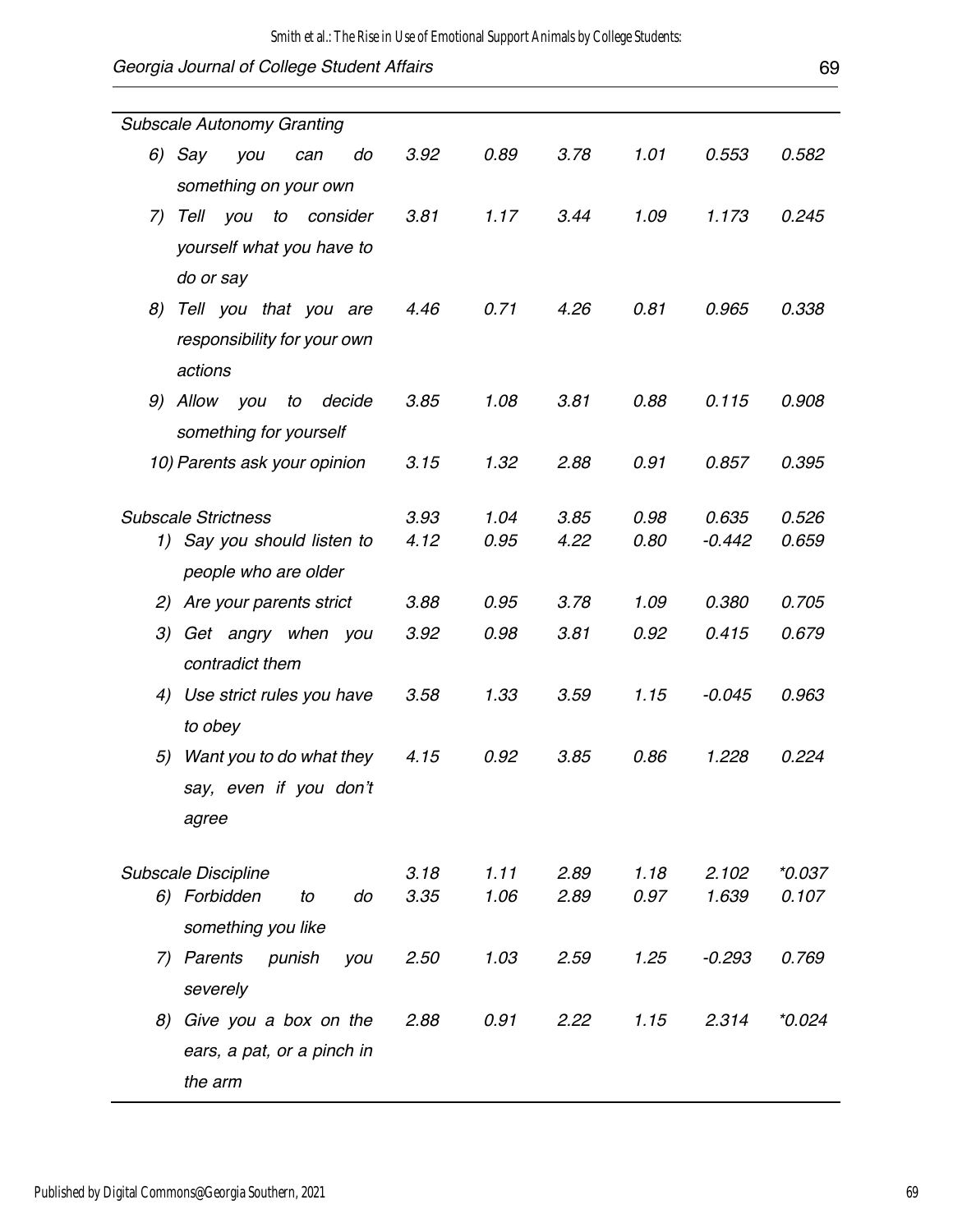| $\sim$ 0.0 $\sim$          |      |      |      |      |       |       |
|----------------------------|------|------|------|------|-------|-------|
| <b>Overall Scale</b>       | 3.62 | 1.12 | 3.33 | 1.17 | 5.163 | 2.734 |
| will                       |      |      |      |      |       |       |
| something against their    |      |      |      |      |       |       |
| 10) Yell to you if you did | 3.65 | 1.13 | 3.44 | 1.15 | 0.667 | 0.507 |
| you to do                  |      |      |      |      |       |       |
| do what your parents tell  |      |      |      |      |       |       |
| 9) Punishment if you don't | 3.54 | 1.03 | 3.30 | 0.99 | 0.872 | 0.387 |
|                            |      |      |      |      |       |       |

*\*p < 0.05*

#### **Qualitative data themes**

An open-ended qualitative question asked participants to describe the relationship with their parent(s)/caregiver(s). Qualitative results revealed two primary emerging themes that differed between the two groups (participants with ESAs and participants without ESAs); the two themes were unexpected life events and caregiver instability.

## *Theme 1 - Unexpected life events (ESA n=10; non-ESA n=2)*

The first primary theme that emerged from the results was unexpected life events. Participants with ESAs encountered more unpredictable and unexpected prior life events that impacted the participants and their relationships in the family with their parents/caregivers, as compared to participants without an ESA. Examples of statements that illustrated the unexpected life events theme follow:

Joanna - I am very close with my mom. I was close at times with my dad but as I grew up, it got more strained. He passed away suddenly a month before I came to college my freshman year.

Brandy - It was very tense growing up, as my father is an alcoholic who had some abusive tendencies. I was also suffering from prolonged sexual abuse at the hands of a bully and took out my repressed feelings on my parents.

Tracy - I am very close with both my parents but I am closer to my mom ever since she had cancer.

Sierra - I was adopted; it was not good.

Heather – With my mom it's rather intense and not as close as others, she impacts me a lot and after my father's death, I closed off from my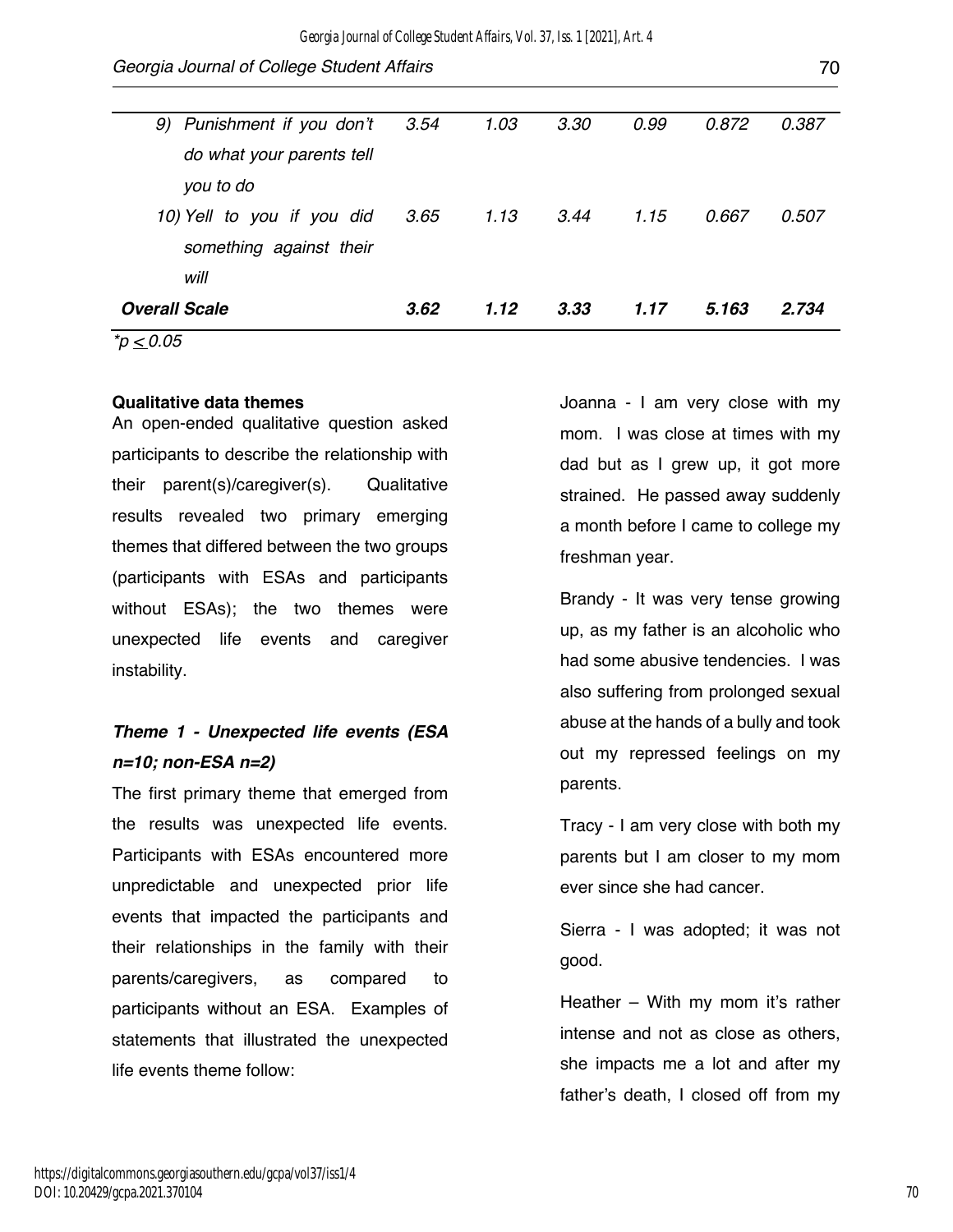mom and step-father. And I never speak to my step-mother after telling of the abuse her and her son put me through growing up.

### *Theme 2 - Caregiver Instability (ESA n=14; non-ESA n=6)*

Caregiver instability was the second primary theme that emerged from the results. Participants with ESAs encountered higher caregiver instability with their parent(s)/caregiver(s), as compared to participants without an ESA. Examples of statements that illustrated the caregiver instability theme follow:

> Amy - My dad is quite distant; he only speaks to us when it is convenient for him. My mom is very in tune with my life.

> Elizabeth - Not great. I am estranged from my mother, and am recently not on speaking terms with my father. My relationship with my mother was more of a sister relationship throughout my life, accompanied by extreme verbal abuse. I have not seen her since I moved out at 17. As for my father, he is a good person, we just do not see eye-to-eye and he has recently cut me off with financial aid due to him not in agreement with my major change to nursing.

Taylor - Hostile, constantly lying and always yelling/angry with each other.

Sara - We have a complicated relationship. My mom is a helicopter mom, and my dad is ready to kick me out and make me live on my own.

Whitney – I have a great relationship with my mom. I barely talk to my father, we practically have a nonexistent relationship.

Laurie – My mom and I have a great relationship. My dad and I barely get along and hardly talk to each other outside of meals.

#### **Converged Data Results**

The quantitative data results revealed significant differences in parenting behaviors of the parents/caregivers of the participants with ESAs compared to the participants without ESAs. Within the responsiveness subscale, participants with ESAs indicated that their parents/caregiver sometimes asked them if something was bothering them or they wanted to talk compared to participants without ESAs who responded rarely. As the qualitative results revealed, participants with ESAs had more unexpected life events and more caregiver instability within their relationships, which could have been a contributor to explaining their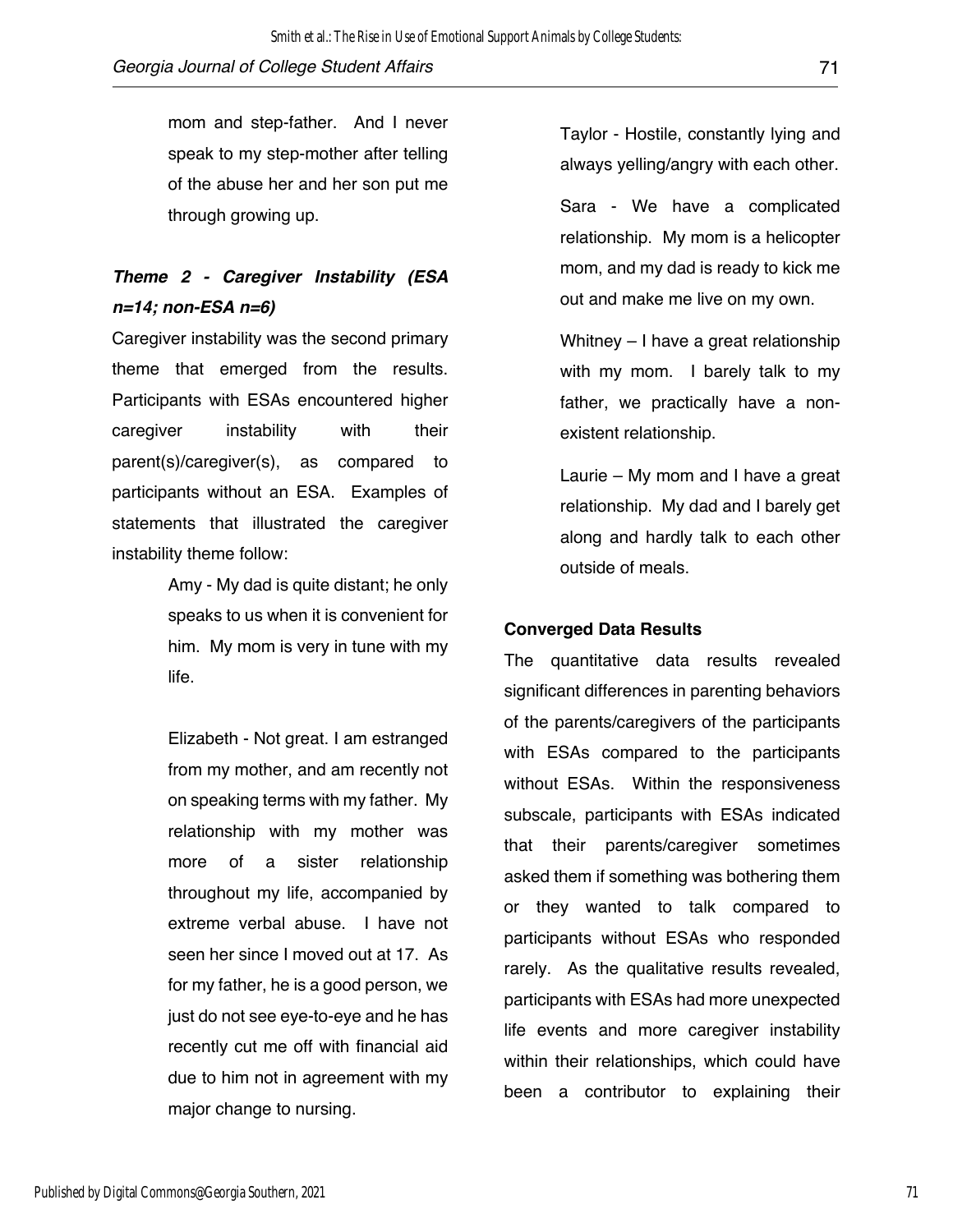parent/caregiver(s) need to be responsive to their child, due to the stress and chaos that the instability within the home was already causing. Within the explaining subscale, participants with ESAs responded that their parents/caregivers sometimes explained why something was forbidden to them, often explained the reason they were being punished, and often explained something if they failed to grasp the subject. Due to the instability of relationships within the home and unexpected circumstances, parents/ caregivers of participants with ESAs had more enmeshed relationships without clear boundaries among roles. This type of relationship fostered the need to overly communicate and explain the reasons and rationale for their decisions as parents to avoid further strife, negativity or difficulties, as revealed in the qualitative data. Within the discipline subscale, participants with ESAs responded that their parents/caregivers sometimes gave them a box on the ears, a pat, or a pinch on the arm. Due to the level of stress in the home environments among participants with ESAs, parents/caregivers may have resulted in reacting with quick, punitive physical control behaviors toward their children, as revealed in the qualitative data.

#### **Discussion**

As the rise of students with ESAs continues in higher education, it becomes necessary to learn more about the underlying reasons or contributing factors related to this phenomenon. Previous articles have explored the dilemmas of relevancy and controversy that ESAs have presented for institutions (Phillips, 2016). In addition, prior studies have indicated ESAs have afforded psychological, social, and physiological benefits to persons living with emotional or mental difficulties (Butwin, 2019). "This is in part because emotional support animals offer love and acceptance, but it is also because they alter behavior, offer distraction, and promote a sense of responsibility" (Butwin, 2019, p. 204). However, to better understand underlying factors that are contributing to the rise of students enrolling in college with an ESA rather than the present effectiveness of using an ESA, this study focused on the familial context with specific attention on students' assessment of their parent/caregivers parenting behaviors. By comparing the parenting behaviors among students with ESAs to students without an ESA, the data revealed key differences in parenting practices and caregiver relationships. These findings provide deeper insights of target areas for assessment and intervention with students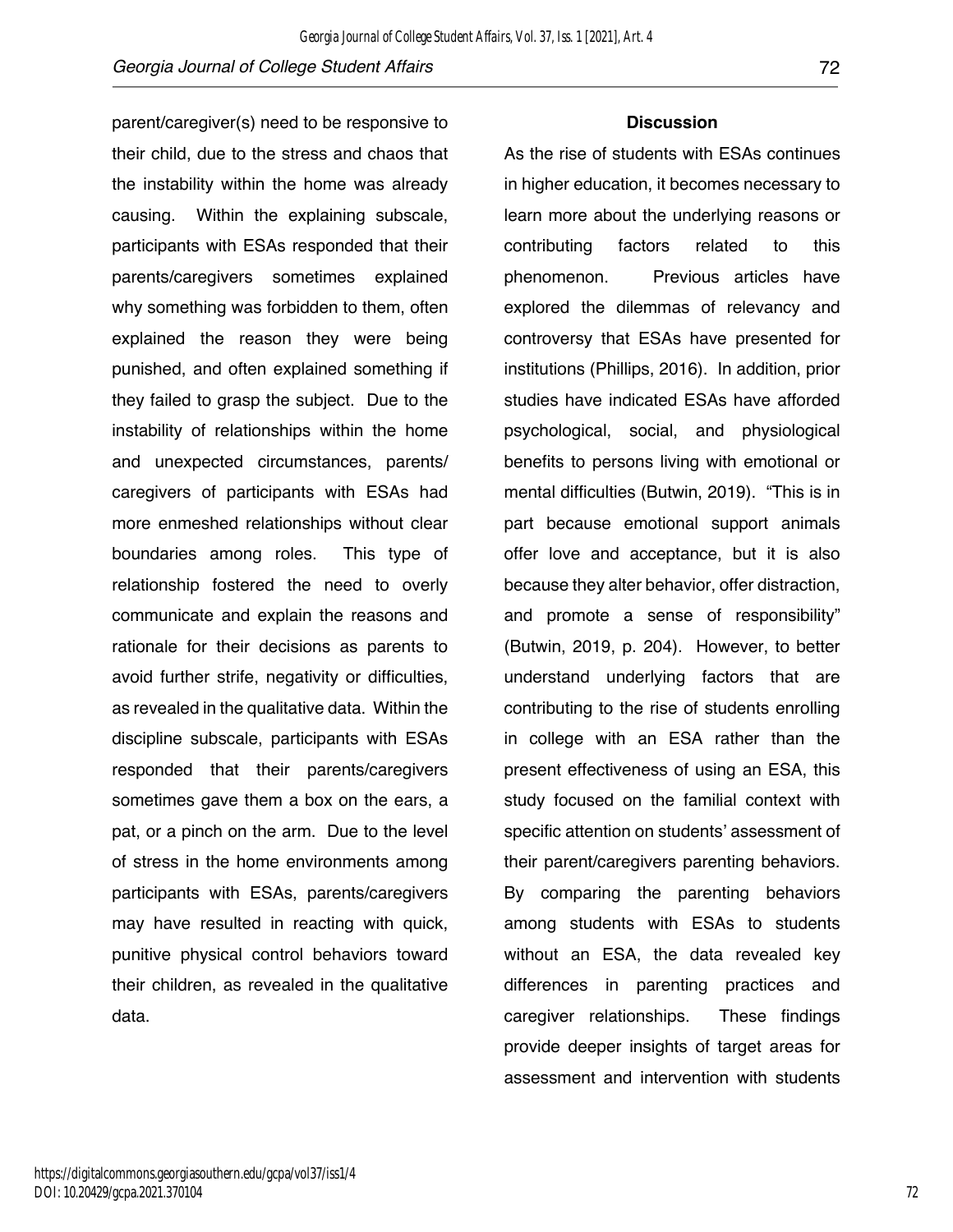with ESAs for mental health professionals in counseling centers on college campuses.

A high responsiveness subscale for participants with ESAs could come from the chaos and instability within their home environments. Increased unanticipated life events, higher levels of caregiver inconsistency, and enmeshed relationships create a picture of understanding for participants with ESAs. Lastly, participants with ESAs indicated overall that their parents/caregivers were more likely to use lower levels of violence to initiate control compared to their counterparts' parents/caregivers. These data points create a narrative around participants with ESAs that can allow institutions to create more efficient policies that include direct service support for their students and the changing context of higher education.

What do these findings mean for counseling centers in institutions of higher education? Health and wellness topics are currently a national level conversation in institutions of higher education due to years of increasing service usage and now the COVID-19 pandemic that has brought mental health and domestic violence into the national spotlight. Institutions of higher education have the perfect opportunity to appraise their systems and begin to confront narratives that are hindrances to vulnerable student populations and their accessibility to

success. The purpose of this study was to explore the parenting behaviors of the parents/caregivers of students using an emotional support animal while attending college. Institutions of higher education can use this data to shape policies and identify strategies to incorporate ESAs into their service provision for a comprehensive health and wellness experience for students. Higher education institutions should provide policies that connect students during the registration of their ESA on campus with student counseling services. This recommendation would allow the opportunity for those students to begin therapeutic interventions that may/may not have been accessible prior to arriving at their institution.

#### **Limitations**

The participants for this study consisted of 54 total students of one medium-sized regional southern university. A convenience sample was used and, although the study represented 44% of the total number of students using an ESA who were living in a residence hall on this particular campus, it was still a small sample size on one university campus, lacking generalizability. The participants who had ESAs were predominantly between the ages of 18-24, white females, with the majority indicating upper level academic classification. Their counterparts, students without ESAs, were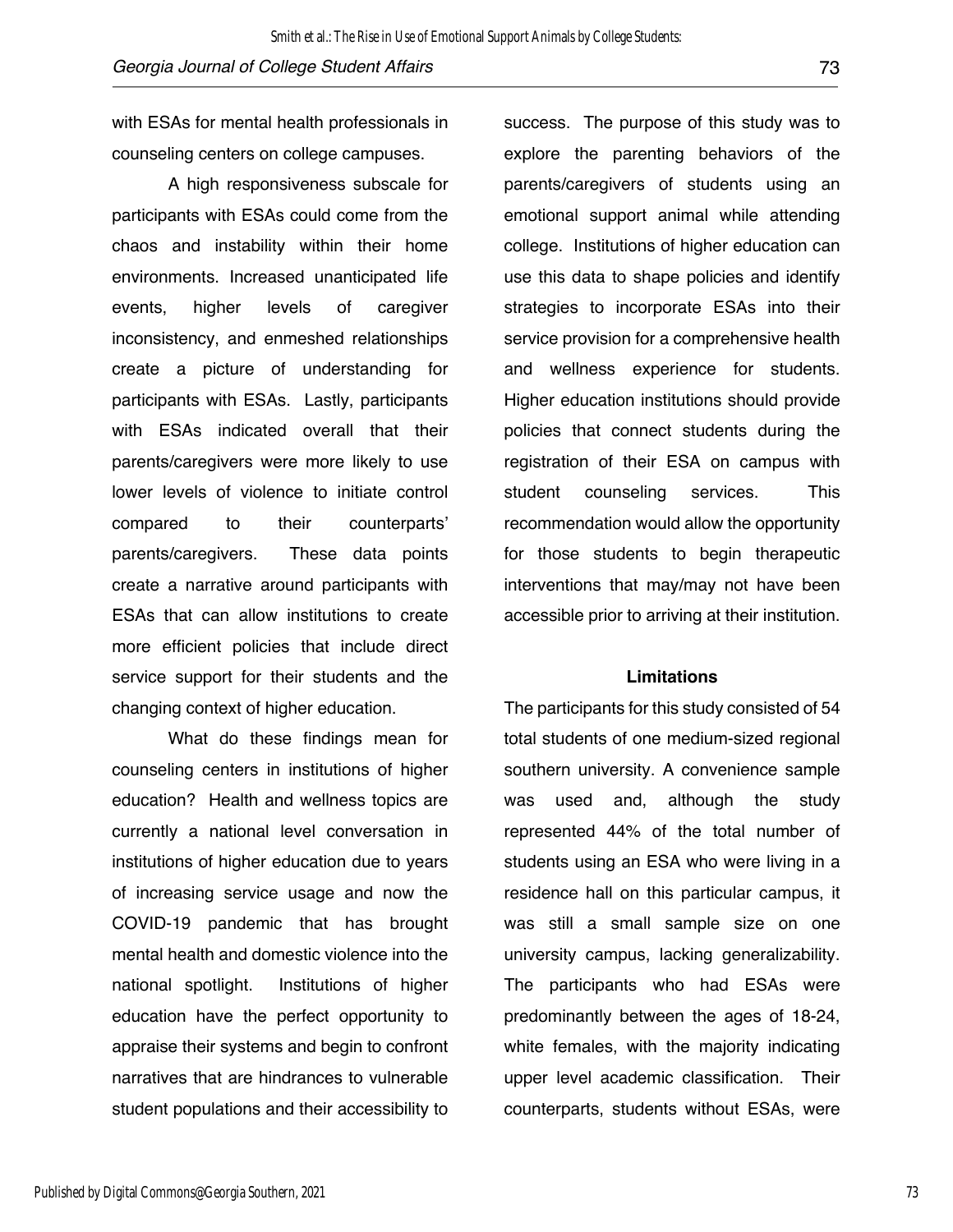more evenly dispersed in age categories, white females, with the majority indicating upper level academic classification. Data collected from the participants were based on participant self-report, which did not allow for independent verification of the information. Because past research has not been focused on this particular area, to address this gap, future research on this topic will be necessary to validate this study's findings.

## **Future Research and Implications for Practice**

Future research on parenting practices of students with ESAs needs to be continued for confirmation of this study's outcomes. Once additional findings are confirmed, research can move forward on the key areas of unexpected life events and relationship dynamics for students with ESAs and the level of impact it has had on students' coping capacities. The majority of students with ESAs participating in the study were the youngest in their sibling birth order; whereas, the majority of students without ESAs were the oldest in their sibling birth order. Future research efforts could explore the notion of birth order along with parenting practices in regard to students using ESAs. In addition, exploring the impact of culture and its influence, if any, as to whether or not students make the choice to use an ESA

would further this research topic. In evaluating the data of this study and applying it to the multicultural and social justice counseling competencies, future research should include the process of the empowerment model to create the space for participants who are members of groups living with marginalization to have a voice in the narrative that is being created. Specific recommendations to capture that data would include "what is the relationship between the empowerment process of one individual and the empowerment of another individual or group?" (Cattaneo & Chapman, 2010, p. 655).

Furthermore, findings of this study highlight the need for added policies and practices on college campuses. According to Von Bergen (2015), there are several areas for institutions of higher education to consider when forming or changing policies and practices regarding emotional support animals. First, the administrators need to know the differences in definitions between emotional support animals and service animals. As emotional support animals become more popular, so does misinformation about the regulations surrounding emotional support animals versus service animals. Second, Von Bergen (2015) suggests that institutions have only one office or department on campus that oversees animals on campus,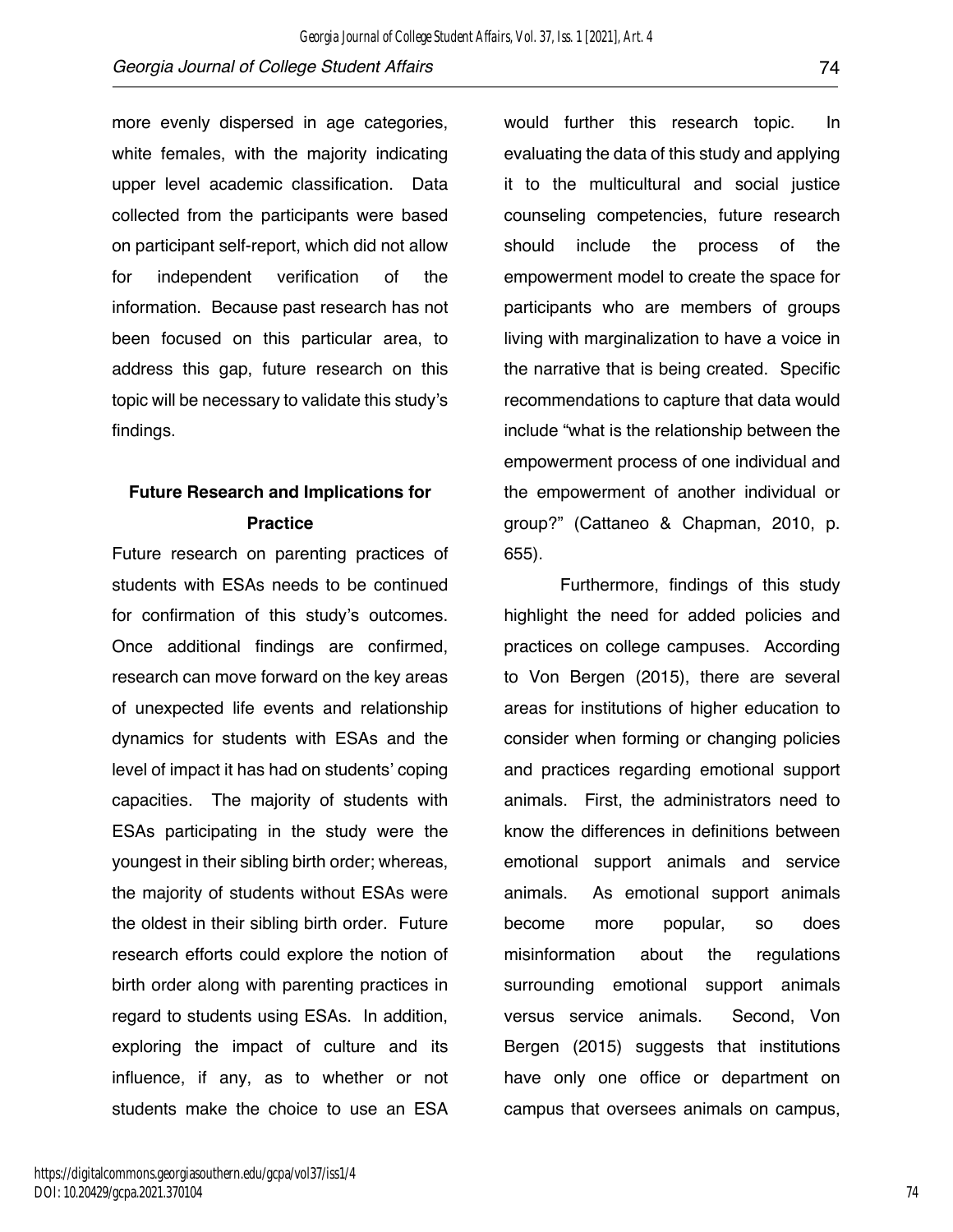both emotional support animals and service animals, as legal issues have arisen in the past when two offices on campus gave conflicting information to a student (*Kyra Alejandro v. Palm Beach State College*, 2011). In addition, administrators must maintain consistent responses to address the concerns of students who object to emotional support animals with legitimate concerns. Finally, with the rise in mental health concerns and the severity level of mental health concerns on college campuses (Gallagher, 2014), it is likely that the upward trend of the use of emotional support animals will continue (Von Bergen, 2015). It is imperative for institutions of higher education to review regulations and case law regarding emotional support animals to aid them in the development of realistic policies that are helpful for students in need and also ensure the legal culpability of the institution.

#### **Conclusion**

The purpose of this study was to explore the parenting behaviors of the parents/caregivers of students using an emotional support animal compared to the parenting behaviors of the parents/ caregivers of students without an emotional

support animal, while attending college, to gain a deeper understanding of any potential underlying factors that may contribute to the use of an ESA. Through the completion of the Parenting Behaviors Questionnaire (PBQ) along with an embedded open-ended question, key differences were identified, providing a broader narrative of the potential factors from within the familial context that may contribute to the use of ESAs. This data can provide more focused guidance on specific strategies for assessment and treatment interventions of students with ESAs; this insight will aid mental health professionals within counseling centers located on higher education campuses. Due to a lack of research in this area, further research on this topic is necessary to confirm the findings and build upon this research emphasis area in order to provide the most effective intervention for students with ESAs.

#### **Acknowledgements**

We thank Student Counseling Services for their collaboration and feedback on this study.

#### **Disclosure statement**

The authors declare that there are no conflicts of interest.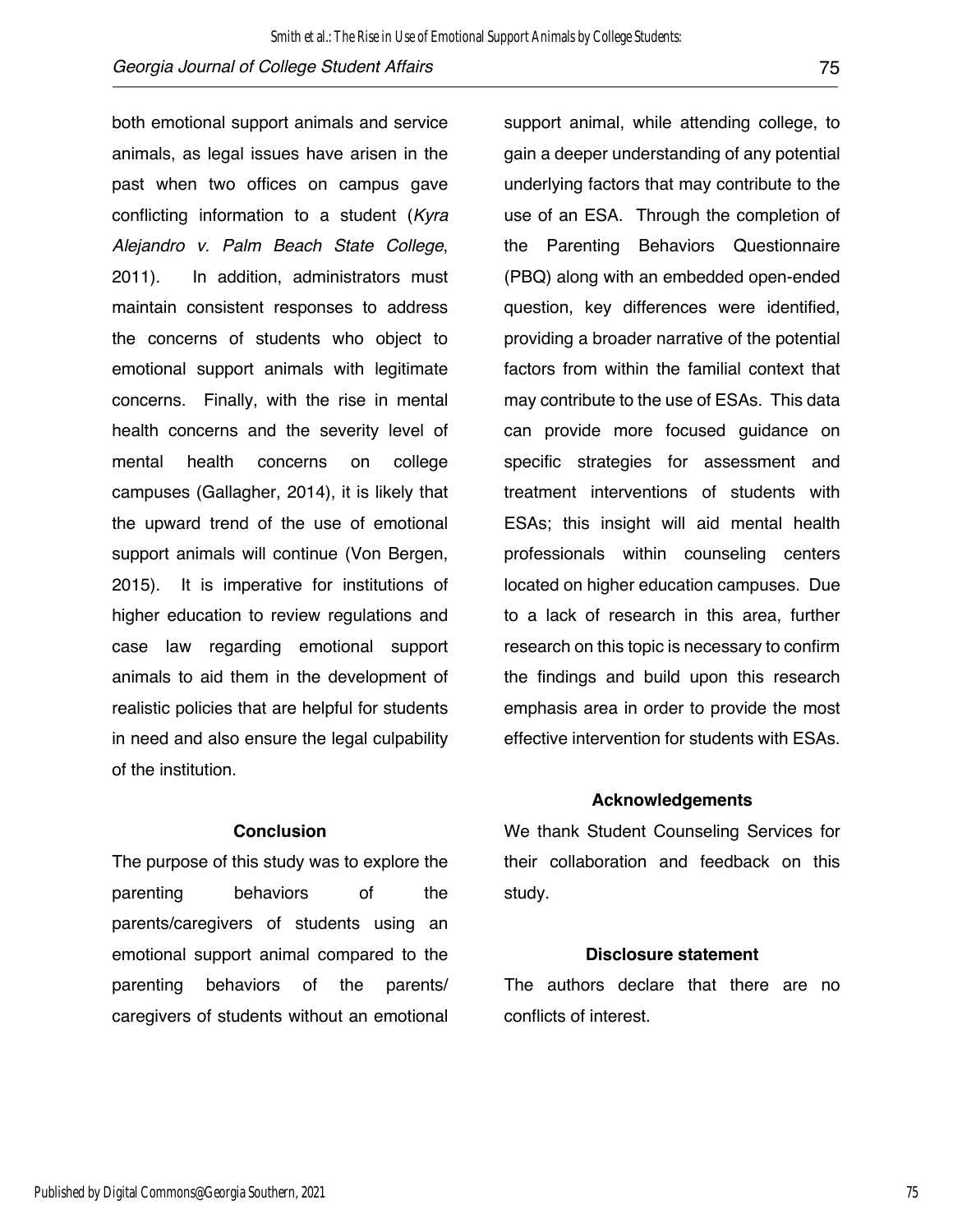## **REFERENCES**

- Adams, A. C., Sharkin, B. S., & Bottinelli, J. J. (2017). The role of pets in the lives of college students: Implications for college counselors. *Journal of College Student Psychotherapy*, *31*(4), 306–324. https://doi.org/10.1080/87568225.2017.1299601
- Baumrind, D. (1971). Current patterns of parental authority. *Developmental Psychology Monographs, 4*, 1-103. http://dx.doi.org/10.1037/h0030372
- Baumrind, D. (1991). Effective parenting during the early adolescent transition. In P. A. Cowan & E. M. Heatherington (Eds), *Advances in Family Research* (Vol. 2). Erlbaum.
- Beck, L. & Wright, A. (2019). *IGen: What you should know about post-millennial students. College & University Journal, 94*(1), 21-26. https://www.aacrao.org/researchpublications/quarterly-journals/college-university-journal/article/c-u-vol.-94-no.-1-winter-2019/igen-what-you-should-know-about-post-millennial-students
- Cattaneo, B. L. & Chapman, A. (2010). The process of empowerment a model for use in research and practice. *American Psychologist, 65*(7), 646-659. https://doi.org/10.1037/a0018854
- Butwin, J. (2019). Emotional support animals are more than just pets: It is time for the Department of Justice to align its emotional support animal policies with other antidiscrimination laws. *Fordam Urban Law Journal, 47*(1), 195-229. https://ir.lawnet.fordham.edu/ulj/vol47/iss1/6
- Chicca, J. & Shellenbarger, T. (2018). Connecting with generation Z: Approaches in nursing education. *Teaching and Learning in Nursing, 13*(3), 180-184. https://doi.org/10.1016/j.teln.2018.03.008
- Creswell, J. W. (2014). *Research design: Qualitative, quantitative, and mixed methods*  approaches. (4<sup>th</sup> edition). Sage Publications.
- Fair Housing Act, 42 U.S.C.A. §§ 3601-3631. (1968). https://www.justice.gov/crt/fair-housing-act-2
- Field, K. (2006). These student requests are a different animal. *The Chronicle of Higher Education, 53*(8). https://www.chronicle.com/article/These-Student-Requests-Area/23464
- Gallagher, R. P. (2014). *National survey of counseling center directors*. Alexandria, VA: International Association of Counseling Services.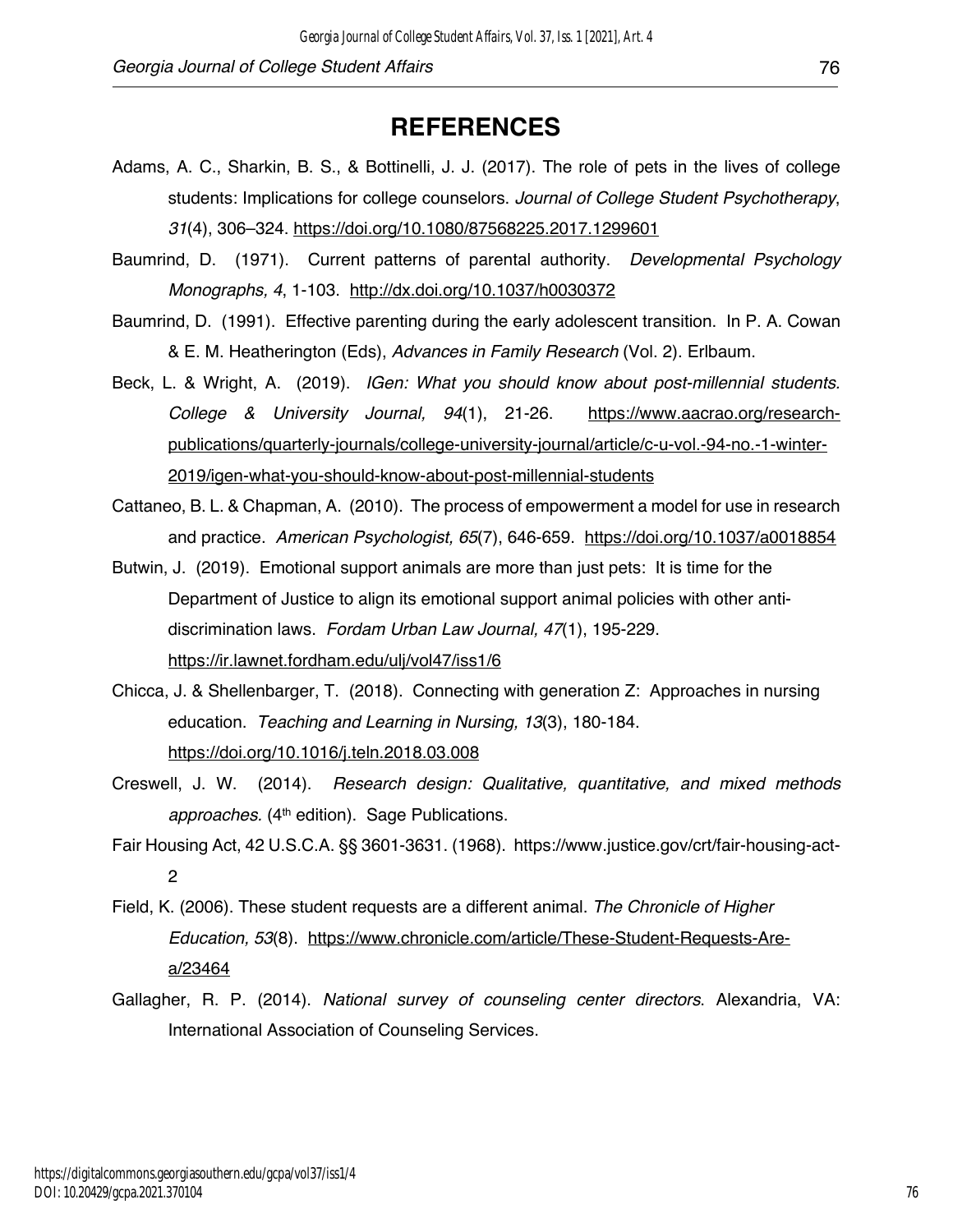- Jaffee, K. & Jacobs, D. (2013). Early childhood. In Ashford, J. B. & Lecroy, C. W. (5th.). *Human behavior in the social environment: A multidimensional perspective (*333-336). Brooks/Cole Cengage Learning.
- Jenkins, R. (2017). *Top four factors that are shaping generation Z*. Retrieved from https://www.inc.com/ryan-jenkins/meet-your-future-workforce-4-factors-shapinggener.html
- Kogan, L. R., Schaefer, K., Erdman, P., & Schoenfeld-Tacher, R. (2016). University counseling centers' perceptions and experiences pertaining to emotional support animals. *Journal of College Student Psychotherapy*, *30*(4), 268–283. https://doi.org/10.1080/87568225.2016.1219612
- Kyra Alejandro v. Palm Beach State College, 843 F. Supp. 2d 1263 (S.D. Fla., Nov 7, 2011). https://www.leagle.com/decision/inadvfdco120927000100
- Locke, B., Wallace, D., & Brunner, J. (2016). Emerging issues and models in college mental health services. *New Directions for Student Services*, *2016*(156), 19–30. https://doi.org/10.1002/ss.20188
- Love, K. M., & Thomas, D. M. (2014). Parenting styles and adjustment outcomes among college students. *Journal of College Student Development, 55*(2), 139-150. http://dx.doi.org/10.1353/csd.2014.0013
- Phillips, M. (2016). Service and emotional support animals on campus: The relevance and controversy. *Research and Teaching in Developmental Education*, *33*(1), 96-99.
- Salminen, E., & Gregory, D. E. (2018). Animal housing: Emotional support animals on campuses. Journal of College & University Student Housing, *44*(3), 46–61.
- Silva, M., Dorso, E., Azhar, A., & Renk, K. (2007). The relationship among parenting styles experienced during childhood, anxiety, motivation, and academic success in college students. *Journal of College Student Retention, 9,* 149-167. https://doi.org/10.2190/CS.9.2.b
- Spera, C. (2005). Review of the relationship among parenting practices, parenting styles, and adolescent school achievement. *Educational Psychology Review, 17*, 125-146. https://doi.org/10.1007/s10648-005-3950-1

Stringer, E. & Dwyer, R. (2005). *Action research in human services.* Pearson Education.

Substance Abuse and Mental Health Services Administration, Center for Behavioral Health Statistics and Quality. (2018). *The NSDUH report: Substance use and mental health estimates from the 2017 National Survey on Drug Use and Health: Overview of findings.*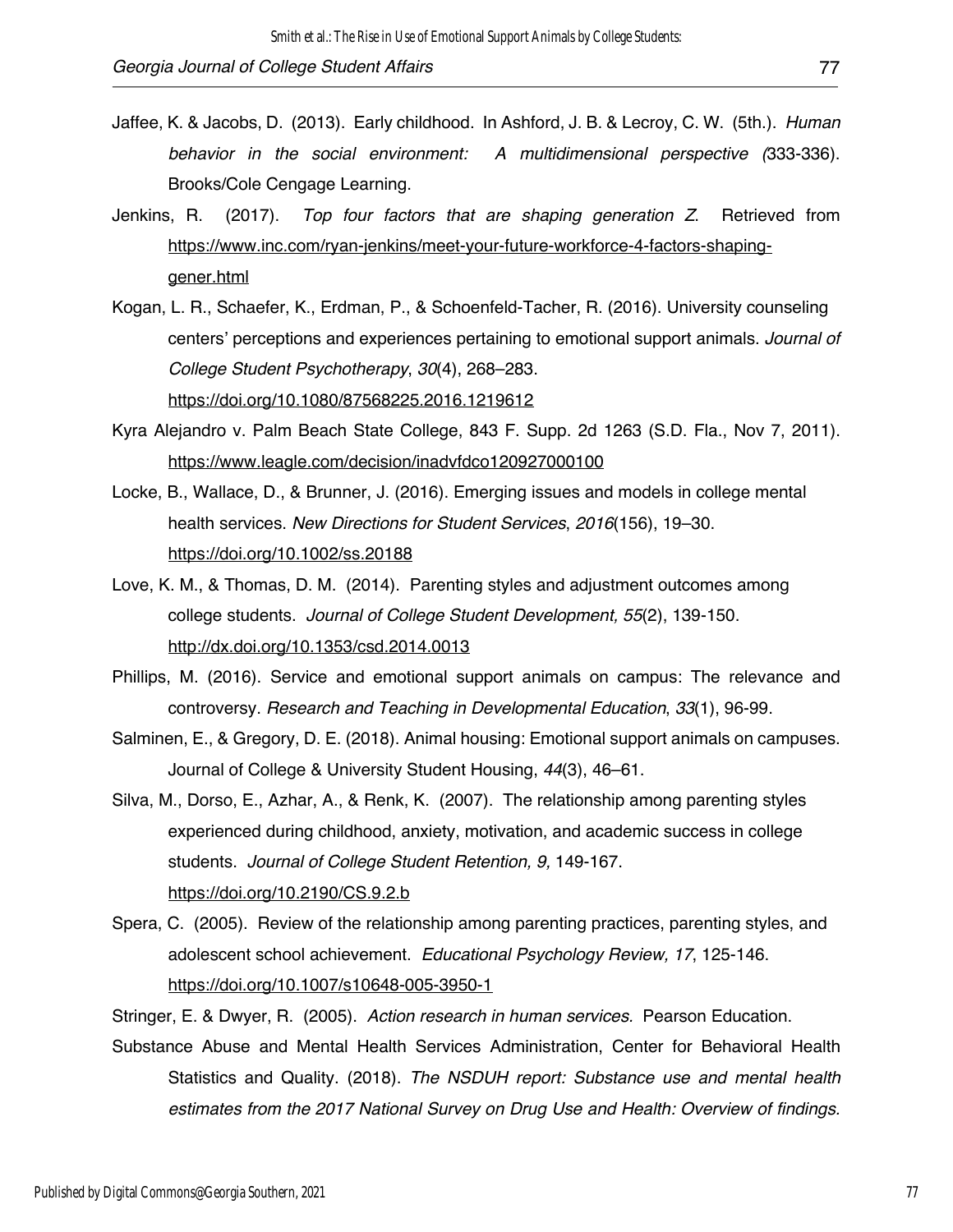Substance Abuse and Mental Health Services Administration. https://www.samhsa.gov/data/sites/default/files/cbhsq-

reports/NSDUHDetailedTabs2017/NSDUHDetailedTabs2017.pdf

- U.S. Department of Justice. (2015). *Frequently asked questions about service animals and the ADA.* https://www.ada.gov/regs2010/service\_animal\_qa.pdf
- Von Bergen, C. W. (2015). Emotional support animals, service animals, and pets on campus. *Administrative Issues Journal: Connecting Education, Practice, and Research*, *5*(1), 15– 34. https://files.eric.ed.gov/fulltext/EJ1062480.pdf
- Wissink, I. B., Dekovic, M., & Meijer, A. M. (2006). Parenting behavior, quality of the parentadolescent relationship, and adolescent functioning in four ethnic groups. *Journal of Early Adolescence, 26*(2), 133-159. https://doi.org/10.1177/0272431605285718